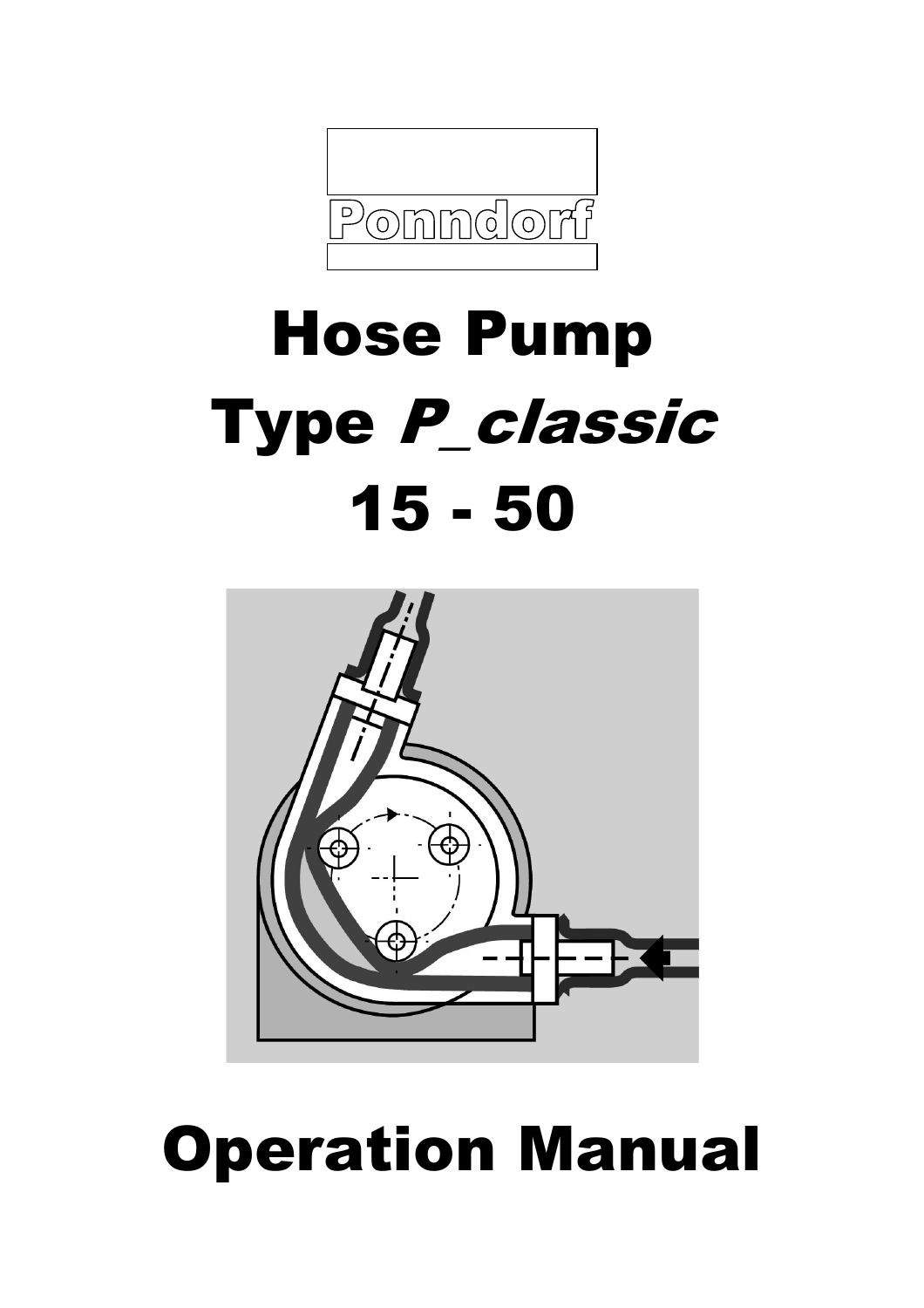# **1. Table of contents Page**

| 1. |                                                                                                                                                                                                                                                                                                          |
|----|----------------------------------------------------------------------------------------------------------------------------------------------------------------------------------------------------------------------------------------------------------------------------------------------------------|
| 2. | <b>General</b><br>2.1<br>2.2<br>2.3<br>2.4<br>2.5<br>2.6                                                                                                                                                                                                                                                 |
| 3. | <b>Safety</b><br>3.1<br>Safety instructions for operating the pumps in hazardous locations 8<br>3.2<br>3.3<br>3.4<br>3.5<br>Dangers in case of non-observance of the safety instructions  9/10<br>3.6<br>3.7<br>Safety instructions for maintenance / inspection / assembly  10/11<br>3.8<br>3.9<br>3.10 |
| 4. |                                                                                                                                                                                                                                                                                                          |
| 5. | 5.1<br>5.2<br>Diagram of the leakage detector for operating the pumps in<br>5.3                                                                                                                                                                                                                          |
| 6. | Installation / connection / operation<br>6.1<br>6.2<br>6.3<br>6.4                                                                                                                                                                                                                                        |
| 7. | Repairs / maintenance<br>7.1<br>7.2<br>7.3<br>7.4<br>7.5                                                                                                                                                                                                                                                 |
| 8. |                                                                                                                                                                                                                                                                                                          |
| 9. |                                                                                                                                                                                                                                                                                                          |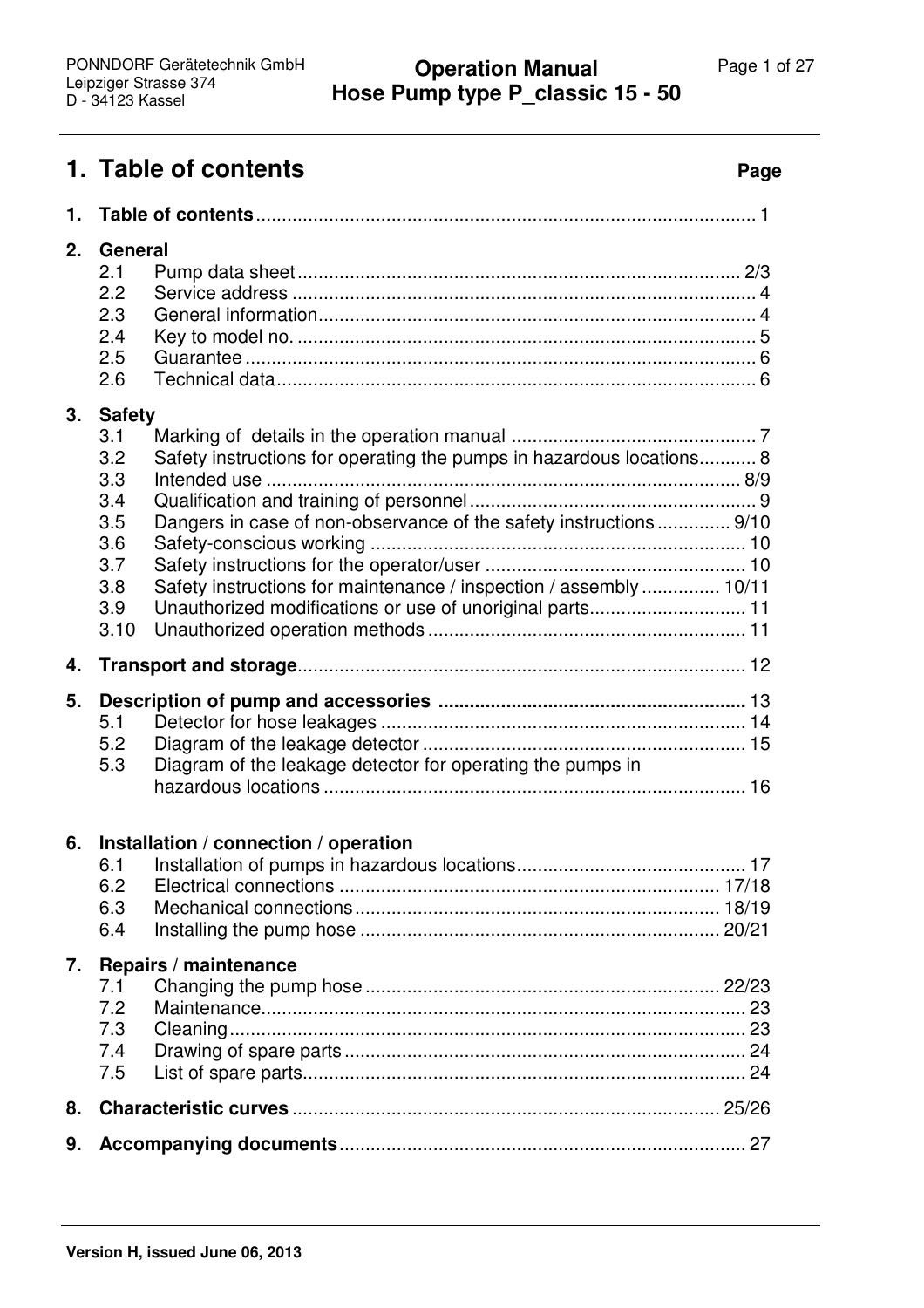# **2. General**

#### **2.1 Pump data sheet**

| Type:                | P classic $150 -$ |
|----------------------|-------------------|
| Serial no.:          | 25426             |
| Year of manufacture: | 2014              |

### **Customer/Customer no.:** Korea P & S; Daejeon

Customer´s order no.: PS1312-575 PONNDORF reference no.: 331053

#### **Pumping media**

Description: Dynamic viscosity: Density: Temperature: Solids content:

#### **Pump**

Make: PONNDORF Type (model/size) P classic 15-0 Pump no.: 25426 Hose materials: Natural Rubber Connections: Stainless Steel<br>Flow rate <sup>1</sup>: Up to 500 l/h was Max. discharge pressure: 2 bar Max. suction lift:  $\begin{array}{ccc} 7 \text{ m H}_2\text{O} \\ \text{Casing material:} \end{array}$  Aluminum alloy Casing material: Paint: RAL 5003 Explosion protection: see page 3 – topic 1.)

Up to 500 l/h water at 0 bar counter pressure

**Included in delivery:** 1 pump hose, 2 connection sockets (execution see above) 250 g Ponndorf Special Grease

1) **The above mentioned flow rate is based on pumping water at 0 bar discharge pressure and supply on the suction side.**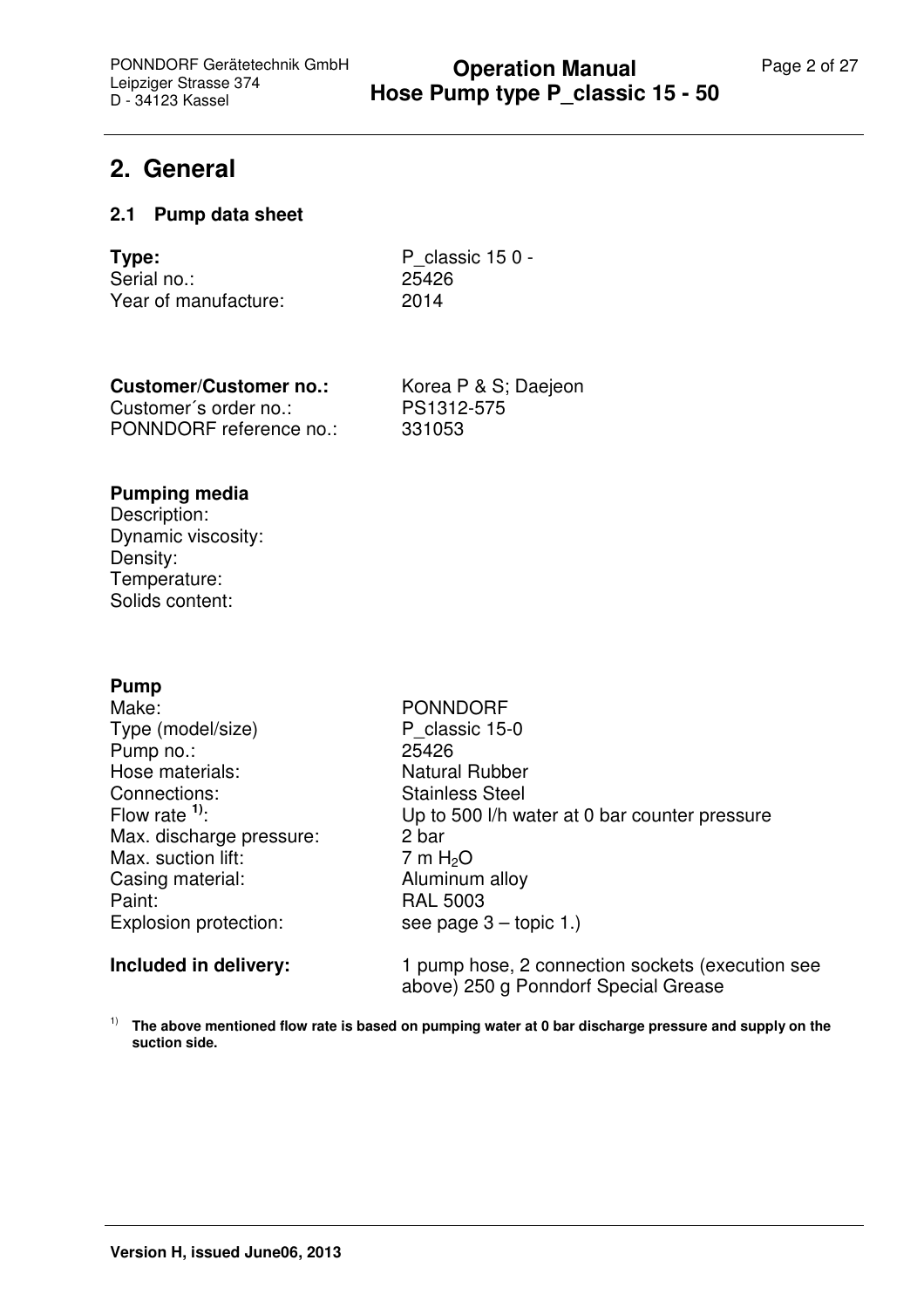#### **Drive**

| Design<br>Type:<br>Make:<br>Serial no. gear unit:<br>Mounting position:<br>Output speed n <sub>2</sub> : |                          |
|----------------------------------------------------------------------------------------------------------|--------------------------|
| Motor power:<br>Serial no. motor:<br>Voltage / frequency:<br>IP rating:<br>Paint:                        |                          |
| Explosion protection:                                                                                    | see page $3 -$ topic 2.) |
| <b>Hose monitoring</b><br>Type:<br>Make:<br>Explosion protection:                                        | see page $3 -$ topic 3.) |
| <b>Switch cabinet</b><br>Serial no.<br>Make:<br>Explosion protection:                                    | see page $3 -$ topic 4.) |
| Coupling<br>Type:<br>Make:<br>Explosion protection:                                                      | see page $3 -$ topic 5.) |

#### **Application in area exposed to explosion hazards**

The hose pump delivered type **P\_classic xx xxxx**  complies to the explosion classification **xxxxx**

and consists of the following single components:

| 1.  | Pump:            | <b>XXXXX</b> |
|-----|------------------|--------------|
| 2.) | Drive:           | <b>XXXXX</b> |
| 3.) | Hose monitoring: | <b>XXXXX</b> |
| 4.  | Switch cabinet:  | <b>XXXXX</b> |
| 5.  | Coupling:        | <b>XXXXX</b> |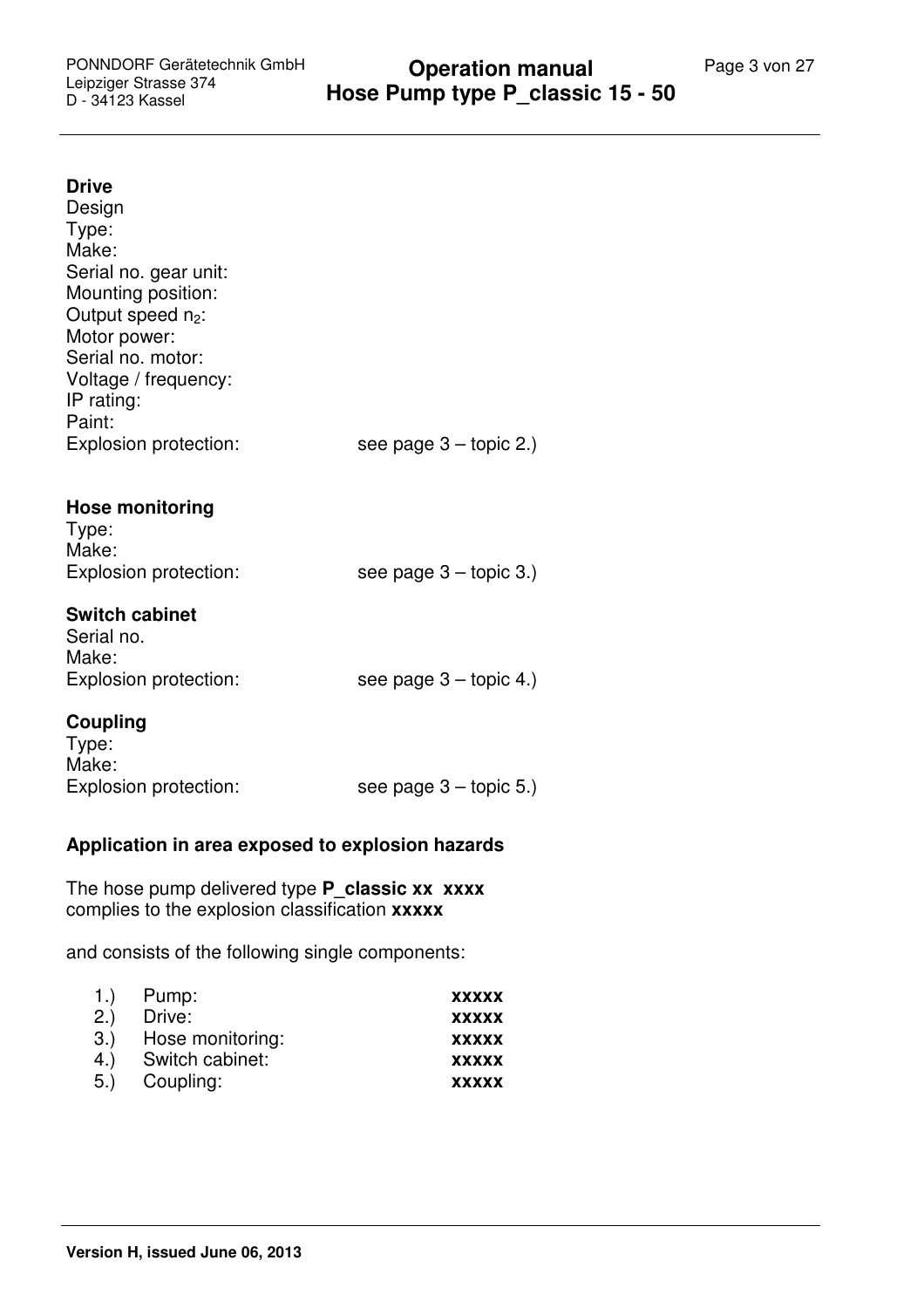#### **2.2 Service address**

PONNDORF GERÄTETECHNIK GmbH Leipziger Strasse 374 D - 34123 Kassel Tel. +49 561 51139 - 0 Fax: +49 561 51139 - 88 E-Mail: info@ponndorf.de

#### **2.3 General information**

Ponndorf Hose Pumps are a self-priming positive displacement pumps without any glands or valves. The pumping medium only comes in contact the inner surface of the pump hose, but not with the moving parts of the pump. Therefore the pumps are particularly suitable for pumping aggressive, abrasive and viscous liquids, but as well for pumping liquids containing coarse-grained solids and sensitive materials which require to be pumped gently.



Priming and pumping of combustible gases or fumes is prohibited. Start up and close down operations which require this should only be rarely and kept as short as possible. A dry run of the pump has to be avoided generally. Appropriate measures have to be taken by operator.



Hose pumps are only intended to pump free-flowing liquids but not to pump gaseous pumping media.



To guarantee the tightness and chemical compatibility of the pump hoses, the manufacturer of the hose pump must be consulted in case of possible changes of the pumping media unless this information does not appear from available documents.



To avoid blockages of the pumps and/or any other damages of pumps or pump hoses, the operator must guarantee that no hose damaging objects can invade the hoses (e.g. sharp-edged or too big and not pumpable objects). A suitable strainer may be used as protection.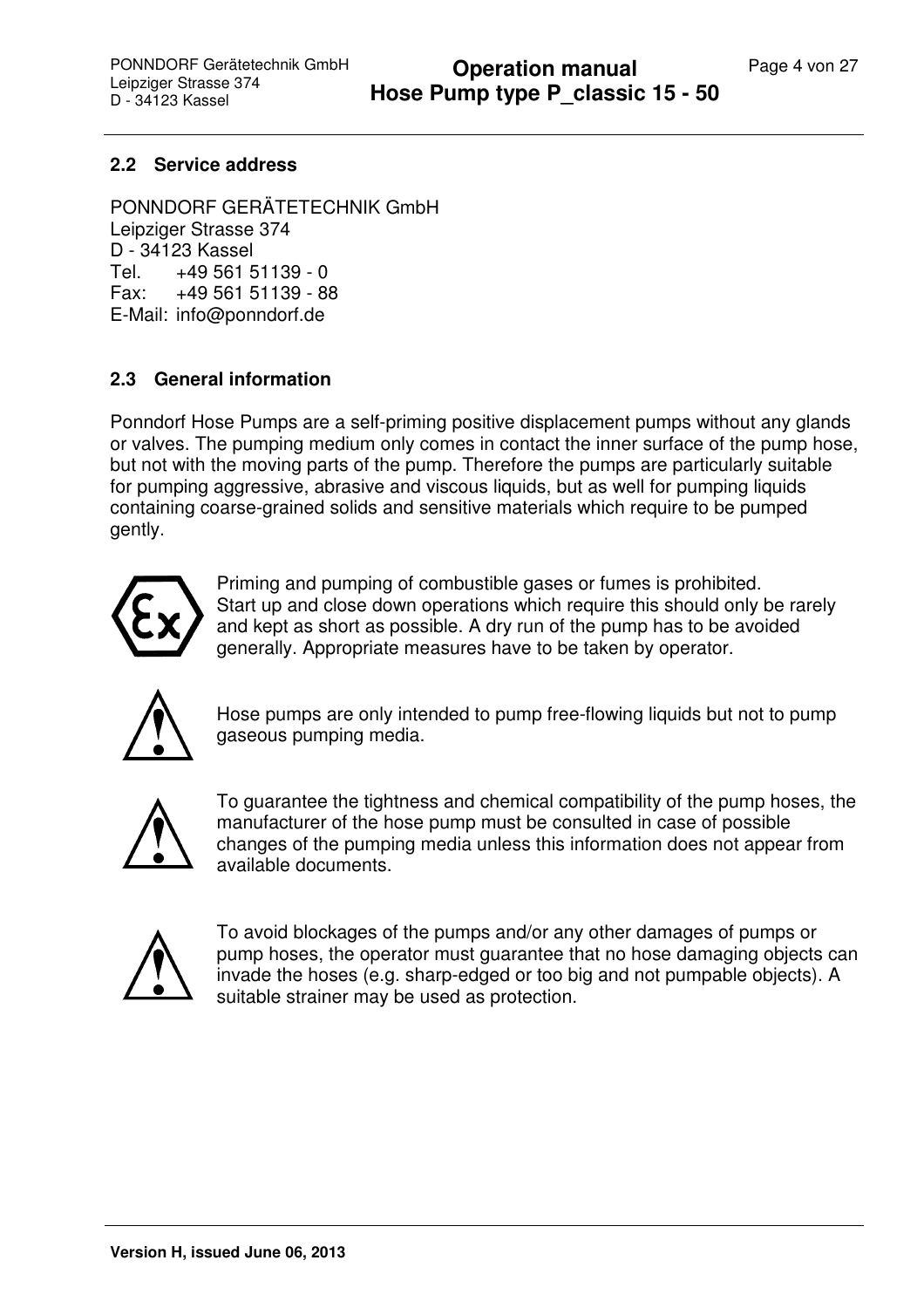#### **2.4 Key to model no.**

Example:



The pump series and size as well as the pump no. are noted on the nameplate. The pump no. can also be found at the bottom of the pump casing.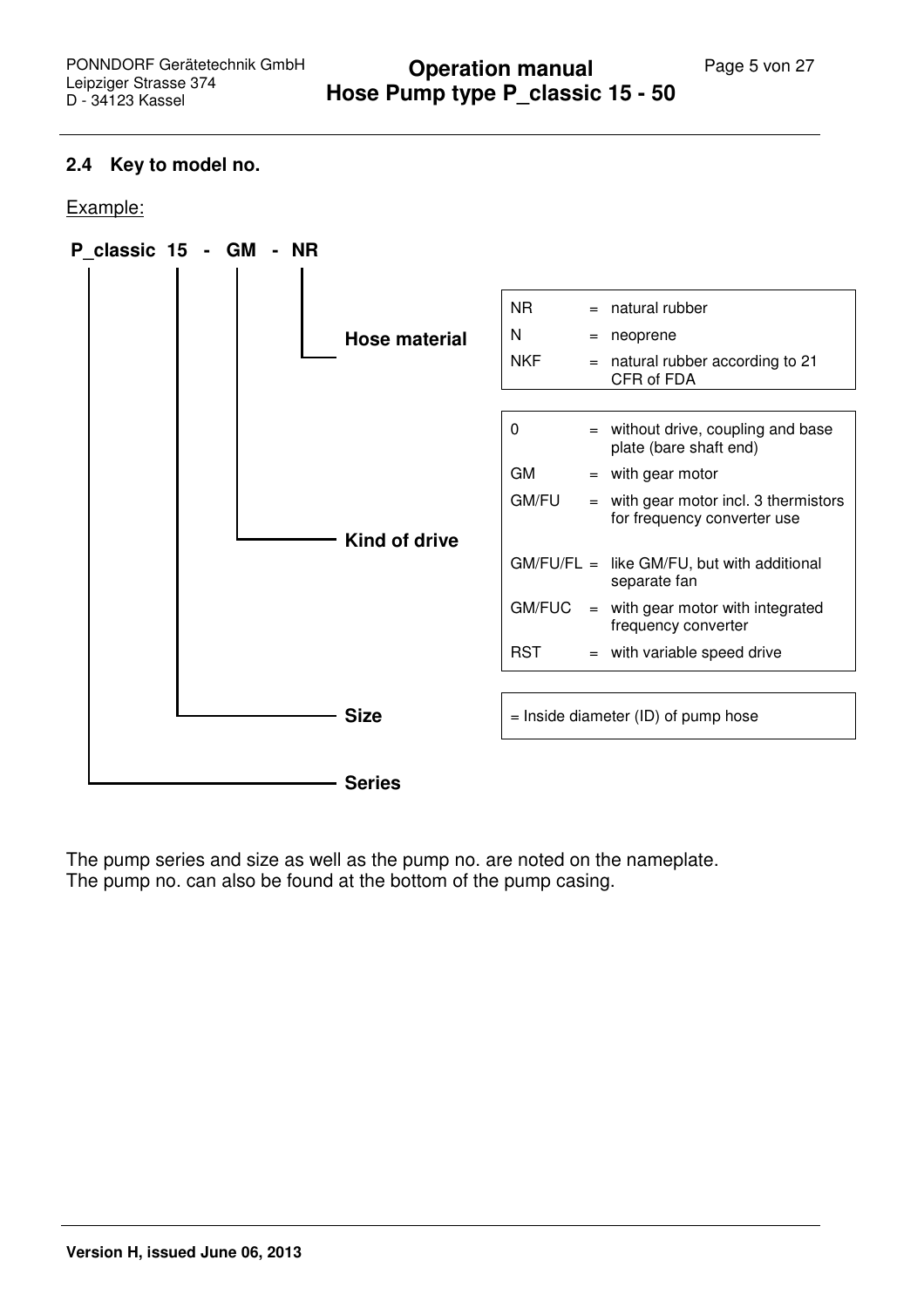#### **2.5 Guarantee**

The guarantee for defects of any goods delivered by us is stated in our Terms and Conditions of Sale.

We do not assume any liability for defects and damages which are caused by nonobservance of the instructions of the operation manual.

Furthermore we assume no liability for defects or damages which are caused by changing the operating conditions (use not in accordance with the intended use), e.g. use of a different pumping medium for which the pump hose is not suitable for, higher temperature which exceed the maximum permissible or line losses caused by media with a too high viscosity.

#### **2.6 Technical data**

|                                                                  |                            | P classic<br>15                                                        | P classic<br>27      | P classic<br>35                | P classic<br>50             |  |
|------------------------------------------------------------------|----------------------------|------------------------------------------------------------------------|----------------------|--------------------------------|-----------------------------|--|
| Max. flow rate:                                                  | [1/h H <sub>2</sub> O]     | 500                                                                    | 2.000                | 5.700                          | 12.000                      |  |
| Max. pressure:                                                   | [bar]                      | $\overline{2}$                                                         |                      |                                |                             |  |
| Max. suction height:                                             | $\text{[m H}_{2}\text{O}]$ | 7                                                                      |                      |                                |                             |  |
| Max. viscosity of<br>pumping media:                              | [mPas]                     | 35.000                                                                 |                      |                                |                             |  |
| Max. motor power:                                                | [kW]                       | 0,37<br>2,2<br>0,37<br>1,5                                             |                      |                                |                             |  |
| Weight:<br>construction 0<br>construction GM<br>construction RST | [kg]                       | 7,0<br>35,5<br>40,5                                                    | 14,0<br>43,5<br>48,5 | 26,0<br>max. 93,7<br>max. 90,7 | 42,0<br>max. 115,7<br>123,7 |  |
| Hose material                                                    |                            | Natural rubber, neoprene,<br>natural rubber according to 21 CFR of FDA |                      |                                |                             |  |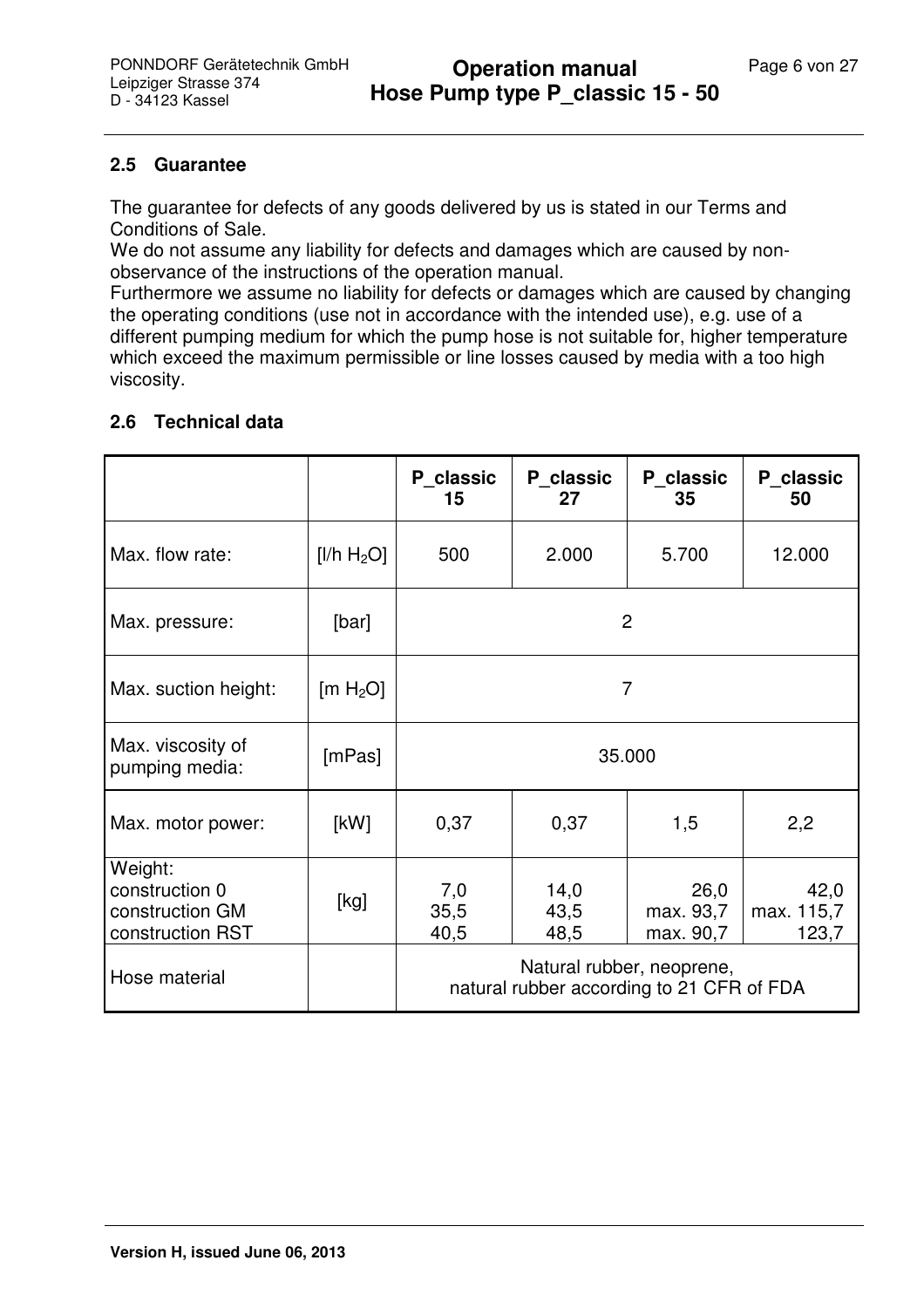# **3. Safety**

These instructions contain basic recommendations that should be followed during installation, operation and maintenance. Therefore the operation manual has to be read by the fitter and qualified personnel/operator before installation and operation and must always be available at the location of the machine/facility.

Not only the general instructions of safety mentioned in chapter - Safety - have to be observed. The more specific safety instructions mentioned in other chapters must be observed, too.

### **3.1 Marking of details in the operation manual**

Non-observance of the safety instructions of this operation manual can endanger people. Those instructions are particularly marked with the following general danger signs:



Safety sign according to DIN 4844 - W 9



Safety sign according to DIN 4844 - W 8 when warning of electrical hazards



This sign is used to mark instructions of the manual which are safety relevant when operating the pumps in hazardous locations.



In case of safety instructions which can cause dangers for the machine or its performance the term **CAUTION** is interpolated.

Signs directly fixed to the machine, e.g.

- arrows which indicate the flow rotation
- signs for fluid connections

have to be observed and must be kept in a readable condition.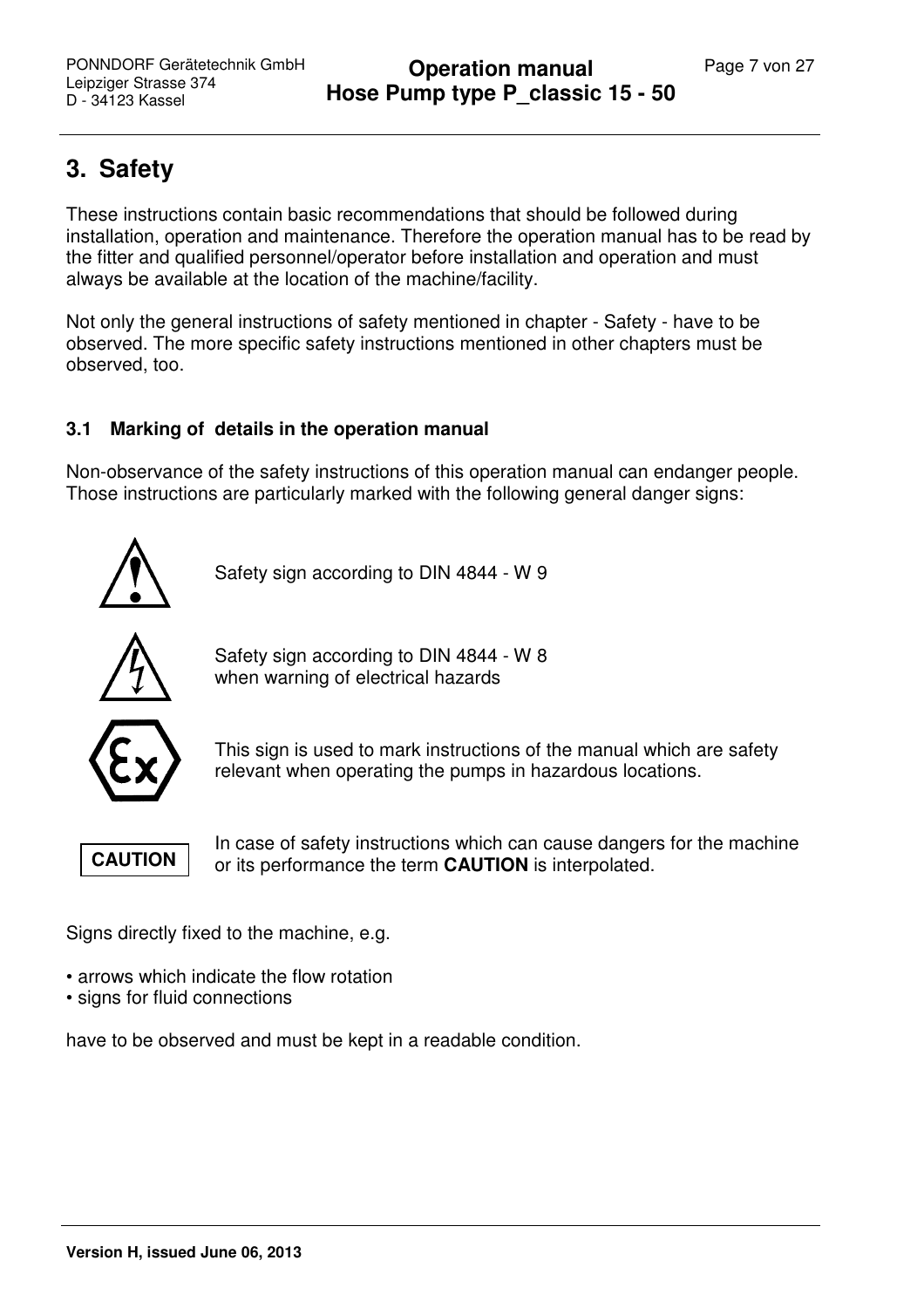#### **3.2 Safety instructions for hose pumps in hazardous locations**



- Explosive gas mixture or dust concentration can cause serious or even fatal injuries in conjunction with hot, voltaged, pressurized and moved parts of the pump
- Only qualified technical personnel is authorized to effect installation, connection, operation as well as maintenance and repair works in consideration of
	- provided instructions
	- danger signs and/or decal information
	- every other provided instructions for the user
	- the system-dependent regulations and requirements
	- the currently valid regulations concerning explosion protection and safety as well as rules for accident prevention

#### • **The pump in connection with the mobile base plate only fulfils the ATEX directive (EC Directive 94/9/EC) in a stationary condition.**

In case of moving the pump the operator has to make sure that no explosive environment exists!

#### **3.3 Intended use**



- Ponndorf Hose Pumps are intended for use in commercial facilities and are only permitted for use in accordance to the information of the technical documentation and of the nameplate. They comply to the currently valid standards and regulations and meet the requirements of the European directive 94/9/EC.
- If a pump is coupled to a drive unit, the operating manual of the drive and other provided components must be observed, too.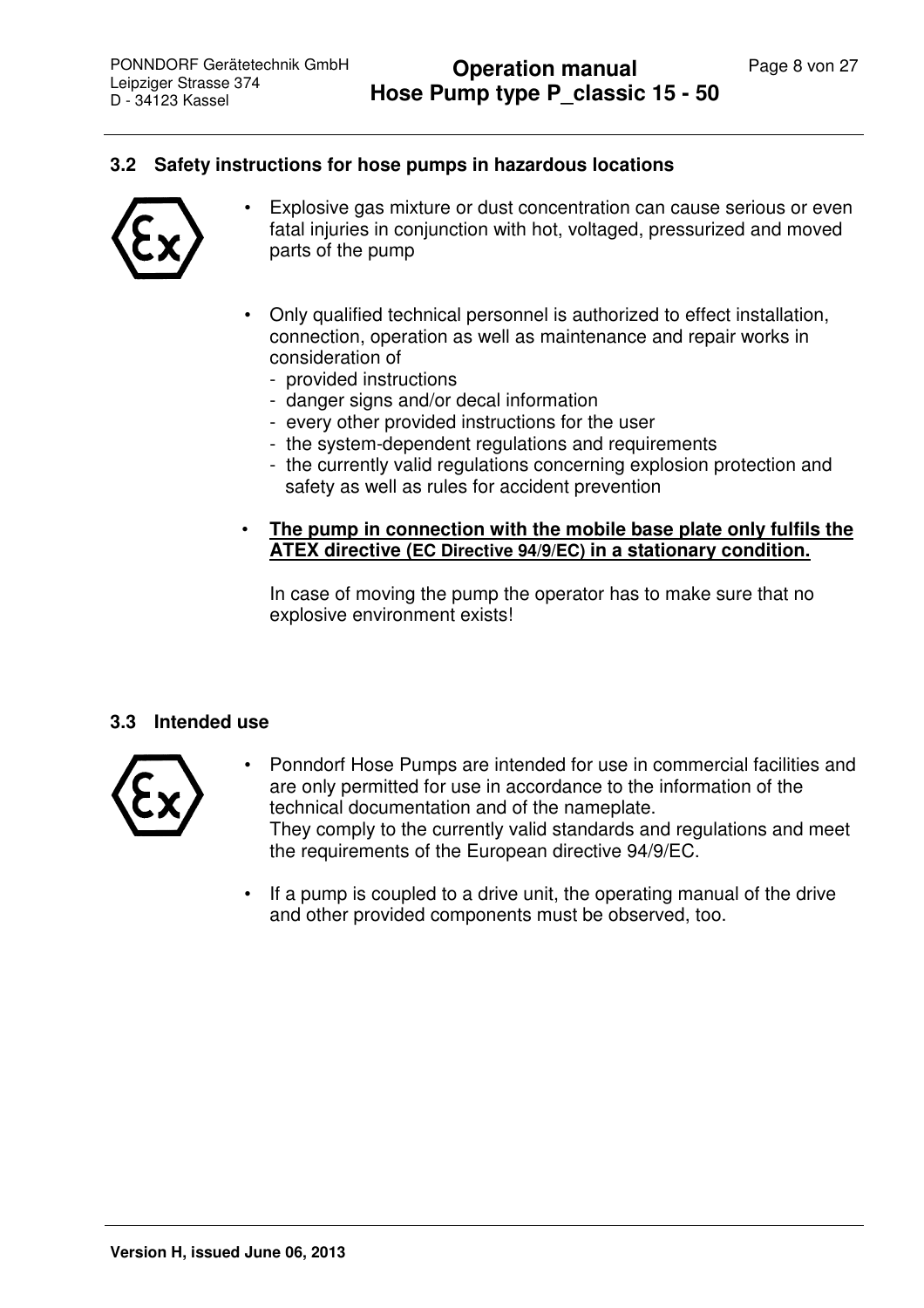#### **Before placing the pump into operation the operator must make sure that**

 • the pump and all other components were not damaged during the carriage.



- the air temperature of the ambience of the pump is observed.
- the maximum temperature of the pumping media is not exceeded.
- 
- there is a sensor of the leakage detector assembled which meets the ATEX requirements.
- pump hose, clamping rings and connecting sockets are mounted properly and the pump hose is greased sufficiently with Ponndorf special grease (as described in chapter 6.4).

#### **In case of any discrepancies the pump must not be placed into operation!**

While placing the pump into operation the characteristics (pump speed, pressure) which are prescribed in the manual and on the nameplate must not be exceeded.

#### **3.4 Qualification and training of personnel**

The technical personnel responsible for operation, maintenance, inspection and installation must be qualified for this work. Fields of responsibility, competencies and the supervision of the personnel have to be exactly regulated by the operator. If the personnel is inadequately skilled it must be trained and instructed. If necessary, this may be effected by order of the operator by the manufacturer/supplier.

Furthermore the operator has to make sure that the personnel did absolutely catch the contents of the operation manual.

#### **3.5 Dangers in case of non-observance of the safety instructions**

Non-observance of the safety instructions can endanger people, environment and equipment and can result in losing any claim for damages.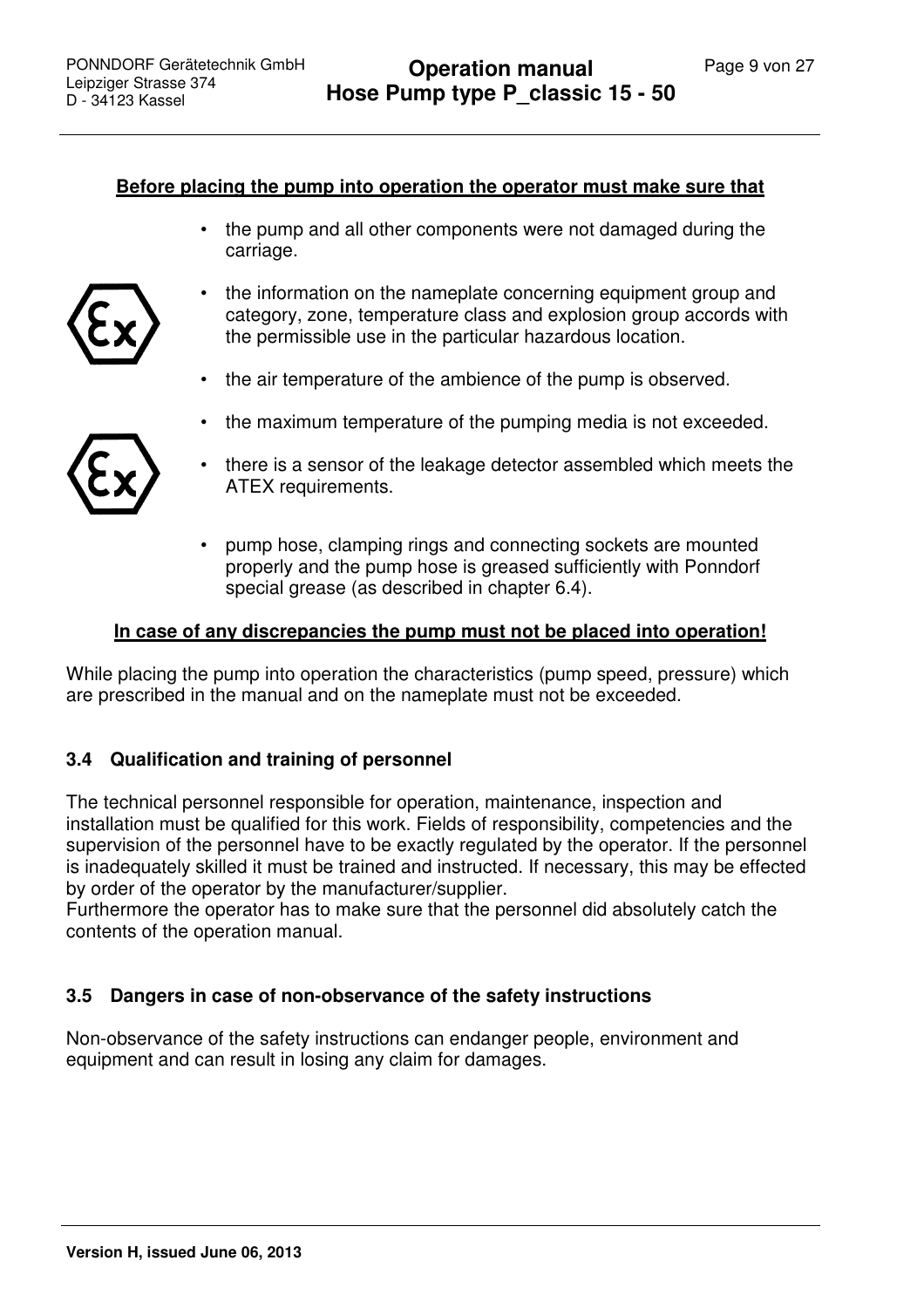In detail non-observance can **for instance** result in the following dangers:

- failure of important functions of the machine/facility
- failure of methods prescribed for maintenance
- threat to people because of electrical, mechanical and chemical effects
- danger to the environment because of leakage of hazardous substances

#### **3.6 Safety-conscious working**

The safety instructions of this manual, the existing national rules for accident prevention as well as potential instructions of the operator for work, operation and safety have to be observed.

#### **3.7 Safety instructions for the operator/user**

- If hot or cold machine parts cause dangers, the operator is responsible for a protection against contact.
- The protection against contact of moving parts of machines in operation (e.g. coupling) must not be removed.



- Leakages of hazardous pumping media (e.g. explosive, toxic, hot) have to be discharged in a way which guarantees that no gangers to people and environment arise. Legal regulations have to be observed.
- Dangers caused by electrical power have to be eliminated. (Please see also regulations e.g. of the VDE (in Germany) or of the local power supply companies.)

#### **3.8 Safety instructions for maintenance / inspection / assembly**

The operator has to make sure that all maintenance, inspection and installation works will be effected by authorized and qualified technical personnel, which is familiar with the contents of the operating manual.

Basically all works may only effected during shutdown periods. The proceeding to shutdown the machine described in the operating manual must be strictly observed.

Pumps or aggregates which convey harmful media have to be cleaned.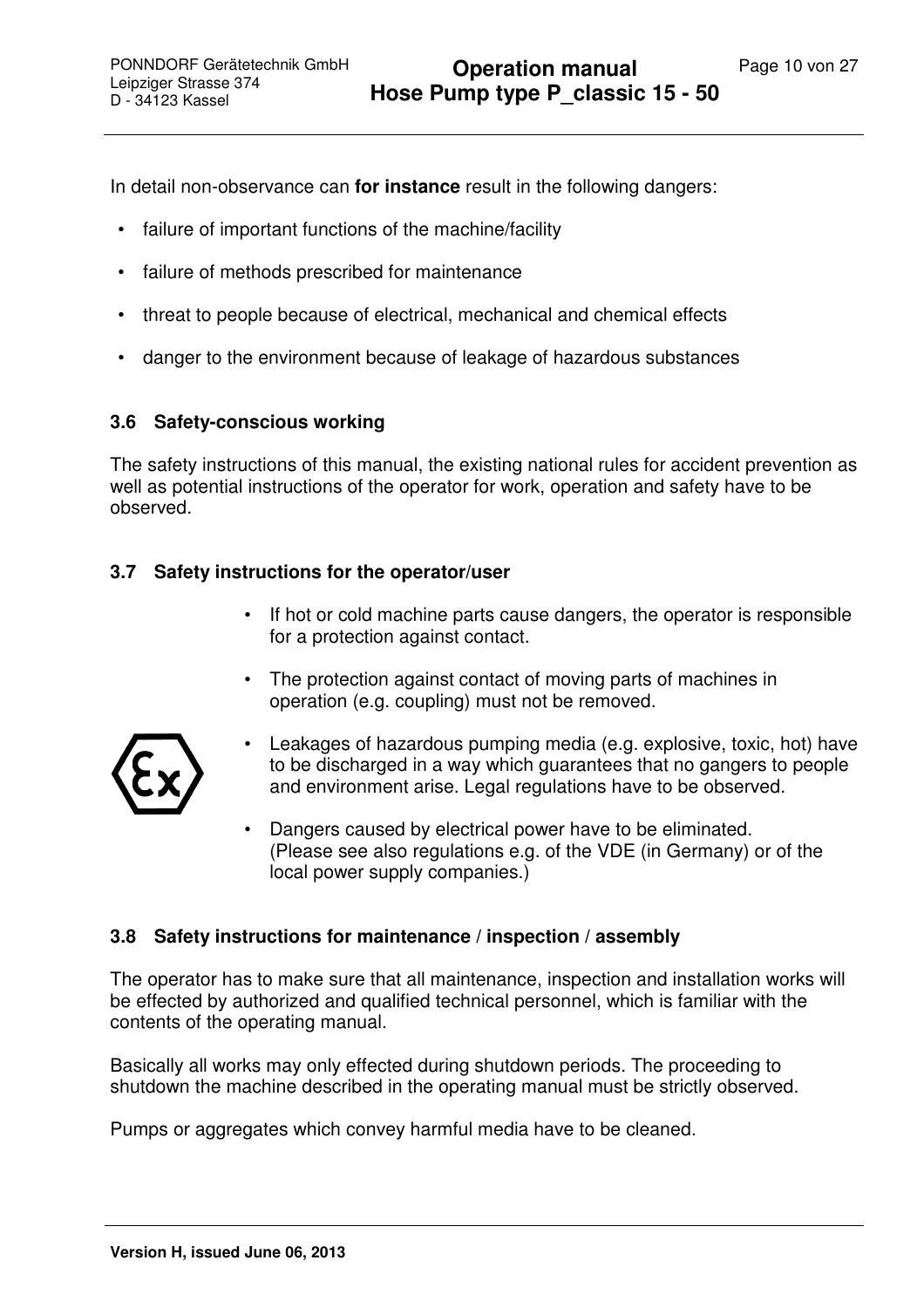When works are finished all safety installations and protectors must immediately be refitted or be put into operation.

The articles of chapter 6 (Installation / Connection / Operation) have to be observed before reconnection.

#### **3.9 Unauthorized modifications or use of unoriginal parts**

Modifications of the machine are only permissible after prior consultation of the manufacturer. Original spare parts and accessories authorized by the manufacturer serve the safety. Use of other parts can repeal the liability for any consequences.

#### **3.10 Unauthorized operating methods**

The reliability of the supplied machine is only guaranteed in case of intended use in accordance to chapter 2 - General - of the operating manual. The limit values stated in the data sheet must not be exceeded in any way.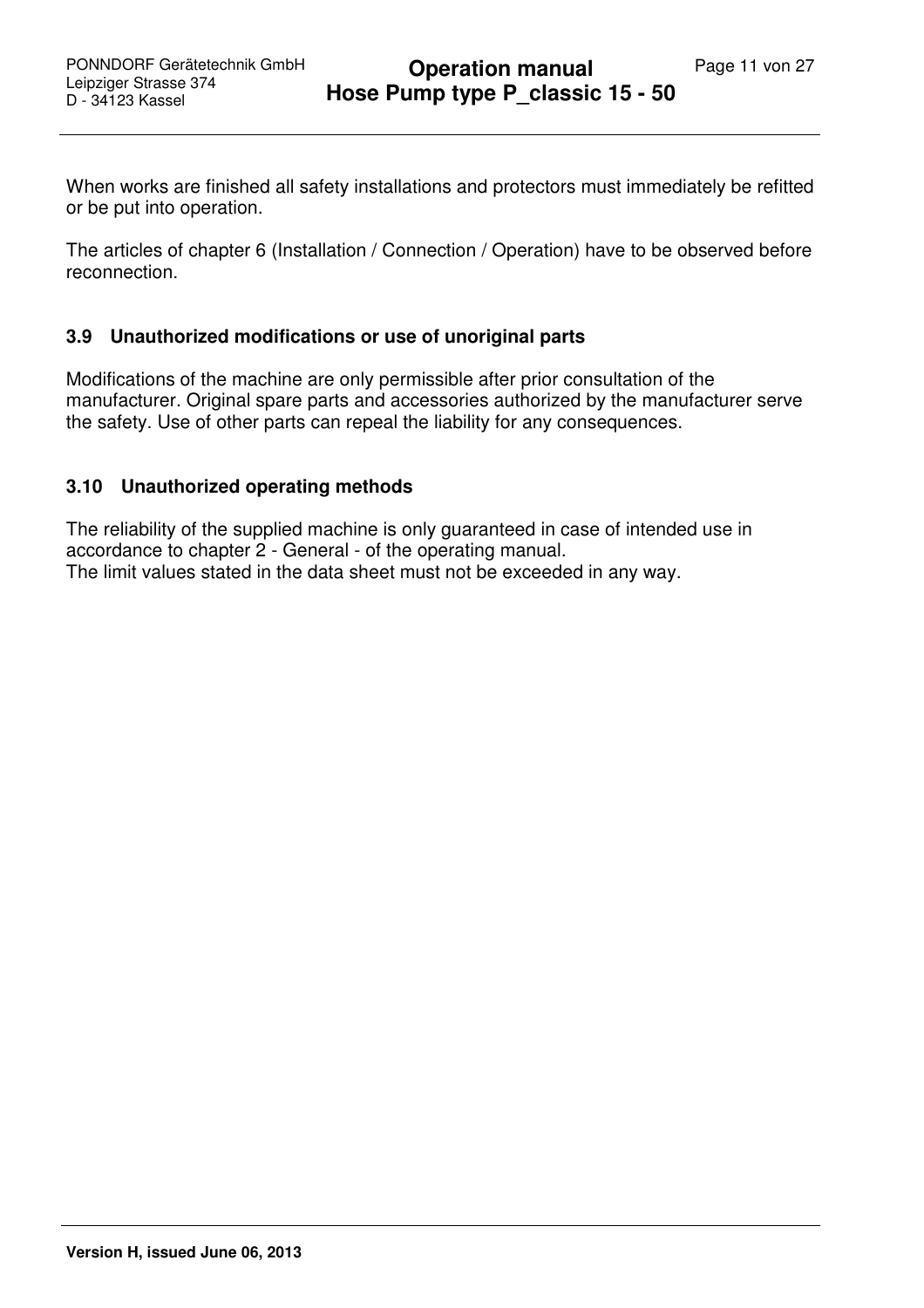# **4. Transport and storage**



When choosing lifting tools and separate lifting accessories the weight of the pump must be took into consideration. The corresponding accident prevention regulations have to be observed. (In Germany: UVV "Lastaufnahmeeinrichtungen im Hebezeugbetrieb", BG 9a)



**Holes for lifting the pump (resp. to fix the base plate of stationary pumps)** 

#### **Storage**

The pump has to be protected against humidity when stored.

# **CAUTION**

 In case of longer standstill before placing the pump into operation do not assemble the pump hose, during longer shutdown periods remove the hose from the pump. Otherwise the hose could be warped by the constant compression of the rollers!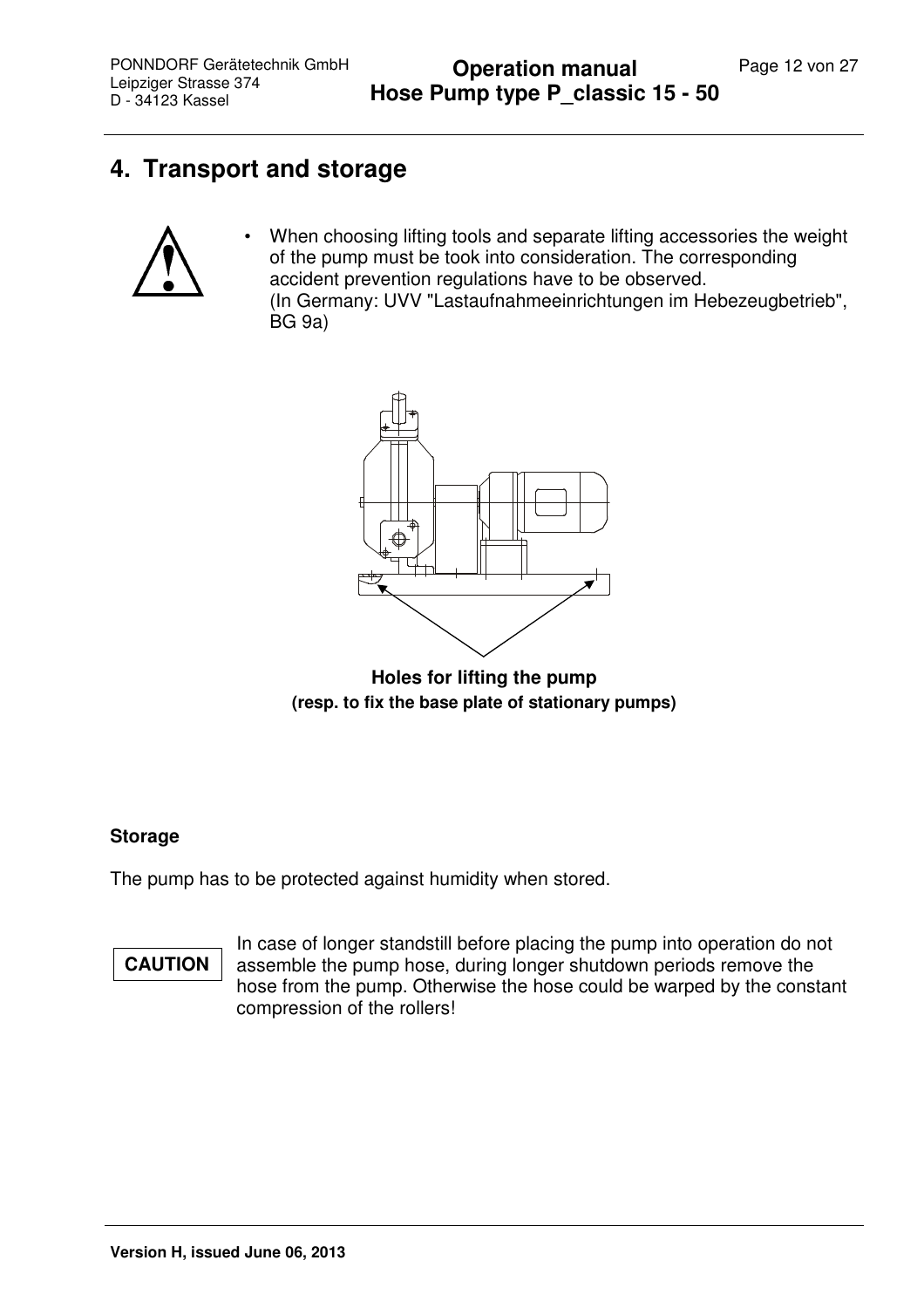# **5. Description of pump and accessories**

The pump head is connected with the drive by a coupling. Pump head and drive are completely mounted on a base plate. Construction "0" means that the pump head is supplied with bare shaft extension.

| Construction                     | Description                                                                                                                                                  |
|----------------------------------|--------------------------------------------------------------------------------------------------------------------------------------------------------------|
| $-0$                             | - pump head with bare shaft extension, without drive                                                                                                         |
| - GM<br>- GM / FU<br>$-GM / FUC$ | - pump with gear motor<br>- pump with gear motor incl. thermistors for frequency converter use<br>- pump with gear motor with integrated frequency converter |
| -RST                             | - pump with variable speed drive                                                                                                                             |

|                             | classic 15<br>P     | P               | classic $27 \mid P$ classic 35 | classic 50<br>P |  |
|-----------------------------|---------------------|-----------------|--------------------------------|-----------------|--|
| Material of pump casing:    | Aluminium alloy     |                 |                                |                 |  |
| Material of base plate:     | Steel (standard)    |                 |                                |                 |  |
| Paint of the complete pump: | RAL 5003 (standard) |                 |                                |                 |  |
| Diameter of shaft:          | $15 \text{ mm}$     | $15 \text{ mm}$ | $25 \text{ mm}$                | $25 \text{ mm}$ |  |
| Fit:                        | H7/k6               | H7/k6           | H7/f7                          | H7/k6           |  |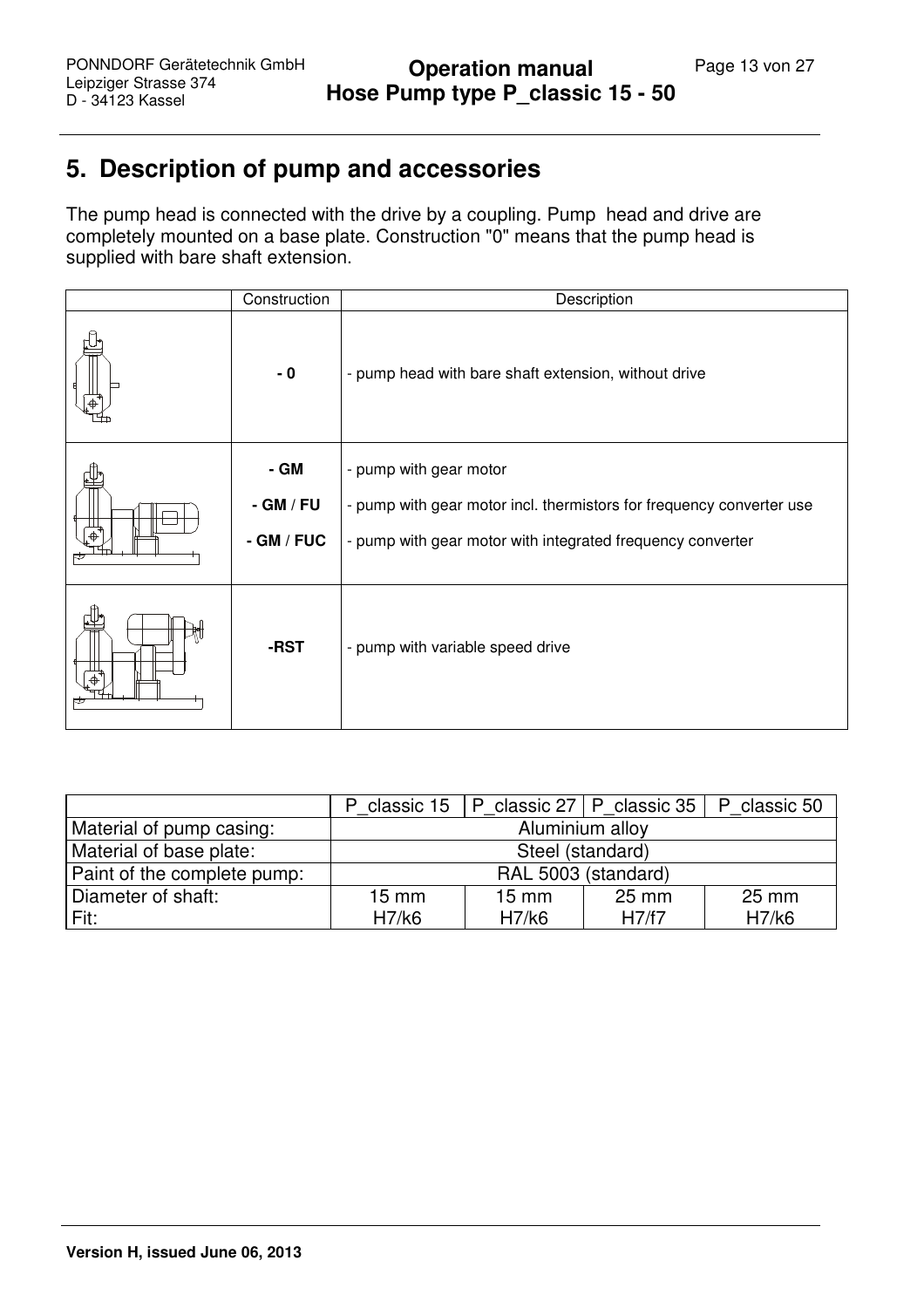#### **5.1 Detector for hose leakages**

The hose leakage detector is for a continuous monitoring in order to avoid unnoticed hose leakages.

#### **Functional description**

In case of a hose leakage the pump can be switched off and an alarm (horn/signal lamp) can be activated. This is only possible when using a motor contactor.



#### **The following mentionned detectors for hose leakages are available:**

#### art.-no. 93-000-001

Detecor for hose leackages for operating the pumps in non-hazardous locations and for electrically conductive media.

#### art.-no. 93-000-009

Detector for hose leackages for operating the pumps in hazardous locations and for electrically non-conductive media.

#### art.-no. 93-000-007

Detector for hose leackages with SPC sensor for operating the pumps in non-hazardous locations.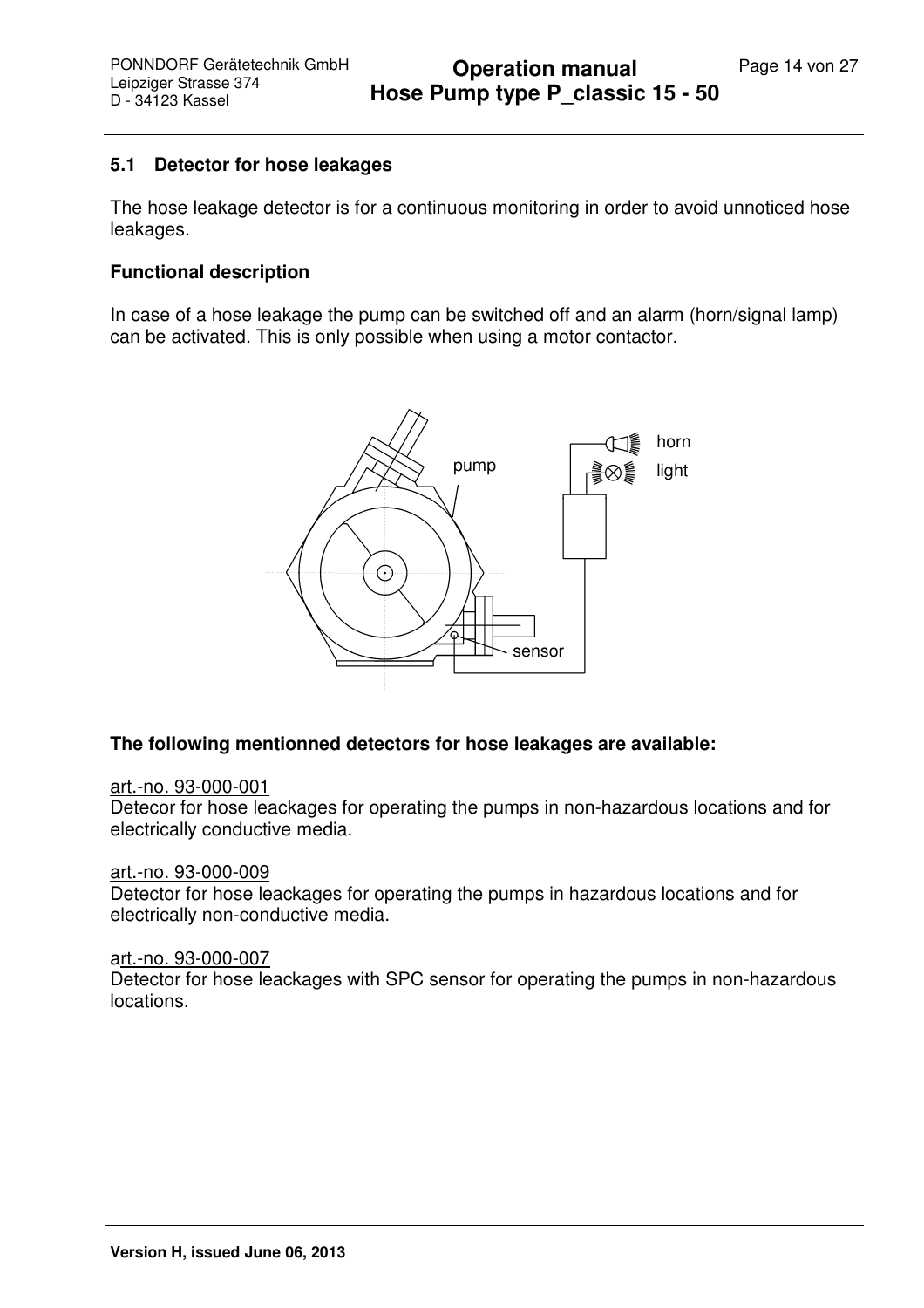#### **5.2 Diagram of the leakage detector for operating the pumps in non-hazardous locations (art.-no. 93-000-001)**

The following diagram is only valid for the leakage detector consisting of:

- sensor for leakage detector (make Ponndorf, standard)
- switch amplifier (make: Disibeint, type DNSA)



**S1 = push button**



**The connections must only be made by qualified and authorized personnel!** 



**The standard detector for hose leakages is not suitable for use in hazardous locations and non-conductive media.**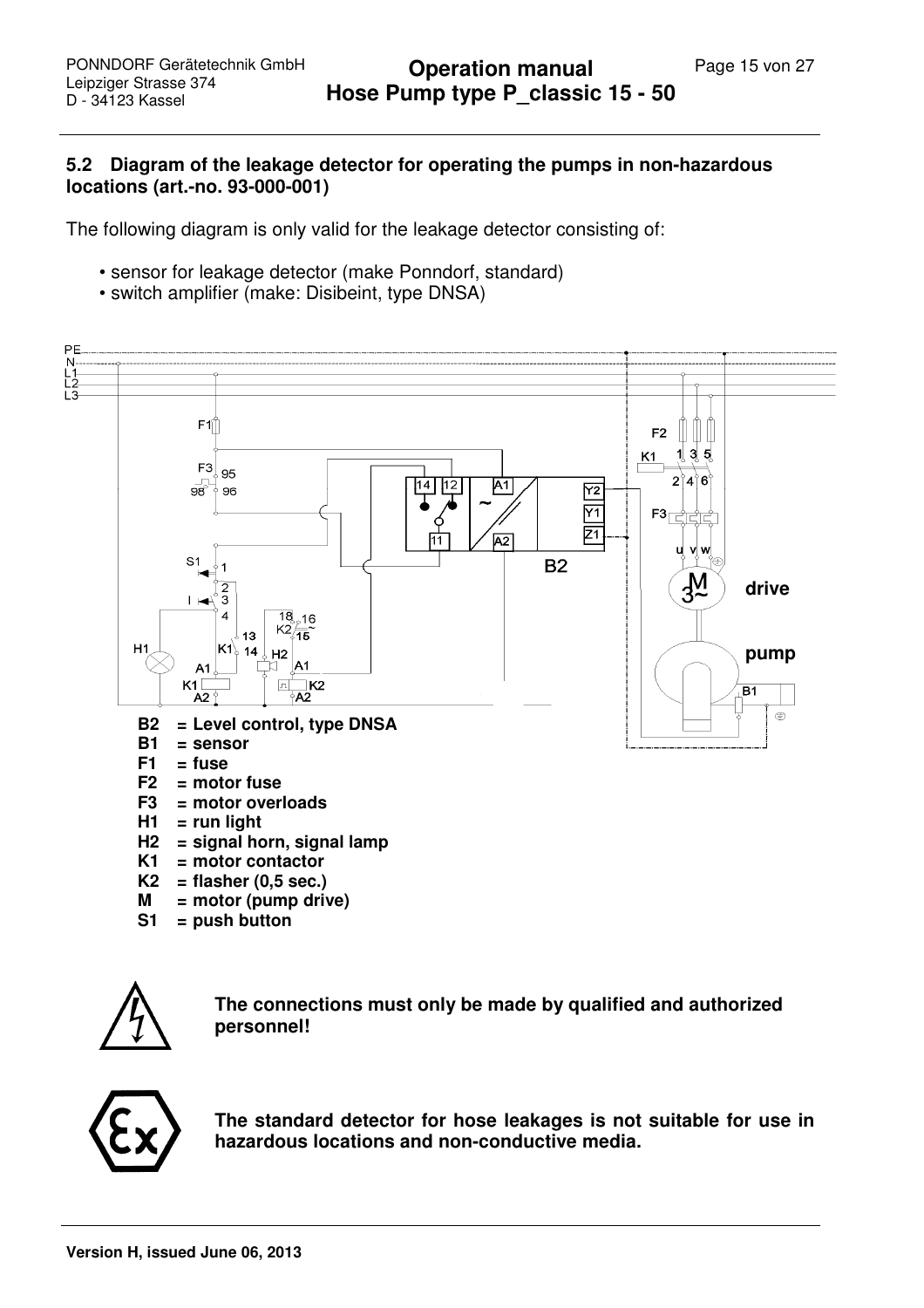#### **5.3 Diagram of the leakage detector for operating the pumps in non-hazardous locations (art.-no. 93-000-009)**

The following diagram is only valid for the leakage detector consisting of:

- capacitive proximity switch (make: Rechner, Typ KAS-40-14-N-M12)
- switch amplifier (make: Rechner, Typ N-132/1-01)



The switch amplifier must not be used in hazardous locations. It has to be strictly installed outside of these areas.



- A1 switch amplifier type N-132/1-01
- B1 capazitive sensor (2-wire NAMUR)
- $F1$  control fuse
- F2 motor fuse
- F3 motor protection relais
- H1 control lamp-operation
- H<sub>2</sub> signal horn, signal lamp
- K1 motor contactor
- K2 flasher relais 0,5 sec.
- M motor pump drive
- S 1 double push button



**The connections must only be made by qualified and authorized personnel!**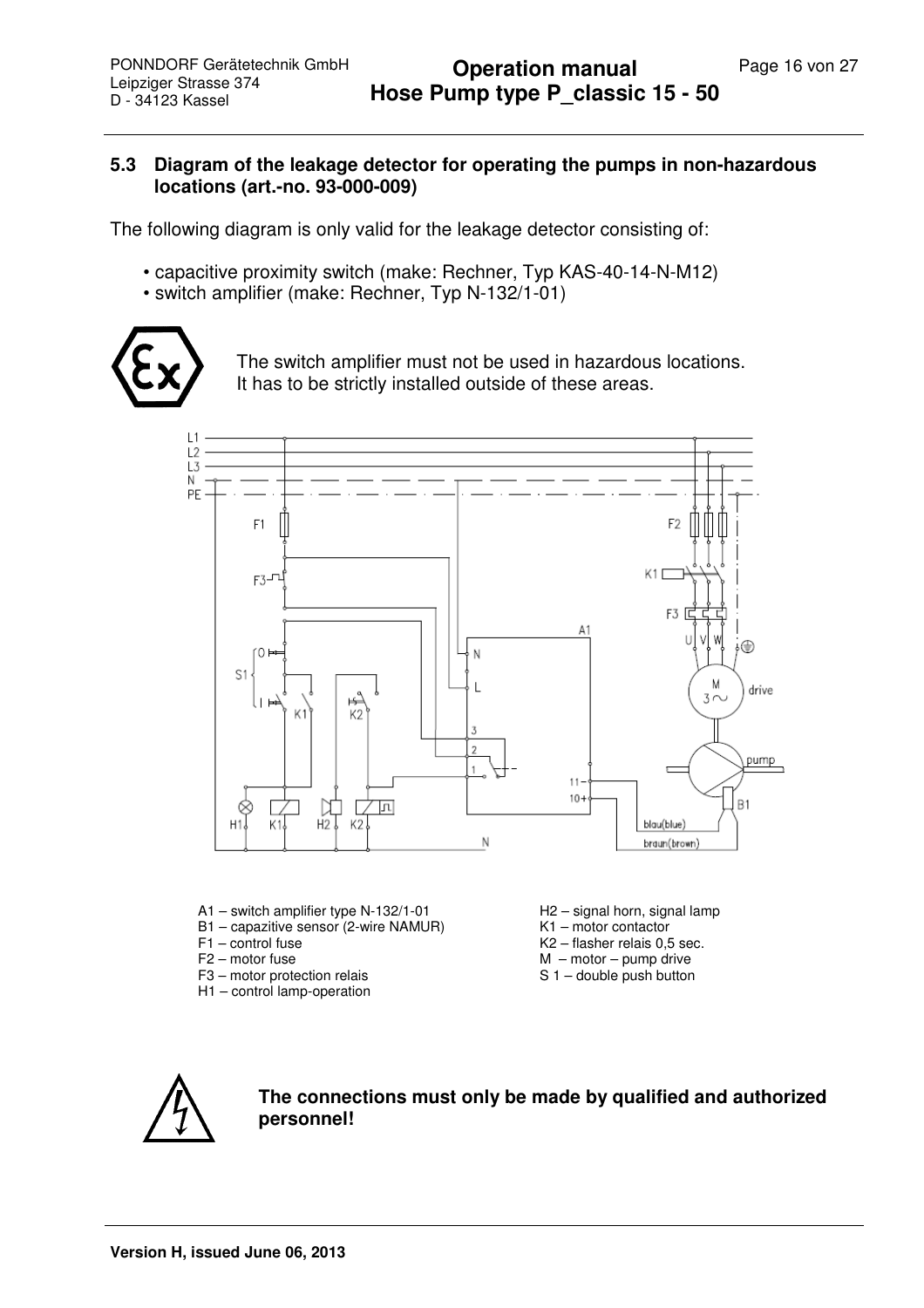# **6. Installation / Connection / Operation**

#### **Installation**

The installation of the pump depends on the pump type and can be made stationary or movable (on wheels).

#### **6.1 Installation of pumps in hazardous locations**



- When pumps have to be installed in hazardous locations the instructions in chapter 3.2 must be strictly observed.
- Ponndorf Hose Pumps of series P\_classic for hazardous location use (*optional!*) meet the construction requirements of equipment group II, category 2G. They are intended for use in zone 1.
- Hose pumps for hazardous location use in construction "0" (see chapter 5 - Description of pump and accessories -)**1)**
	- are in accordance with temperature class T4.
	- are intended for use at an ambient temperature between  $+2^{\circ}C$  and +40°C (permissible temperature of place of installation).
	- are suitable for pumping media with a maximum temperature of: • +60 °C in continuous operation • +80 °C in short-time operation
	- fulfill the requirements for non-electrical devices of the type of protection C - protection by constructional safety - according to EN 13463-1 and EN 13463-5.
	- are allowed for the explosion group IIB.
- **1) The explosion protection for complete aggregates can diverge!** The details of the enclosed declaration of conformity are relevant!

#### **6.2 Electrical connection**



#### **The connections must only be made by qualified and authorized personnel!**

The connections must be made according to the wiring diagram in the terminal box.

#### **For instructions to effect the electrical connection please see the attached manual of the pump drive!**



The pump must be protected by fuses and a protective motor switch according to the nominal current of the motor.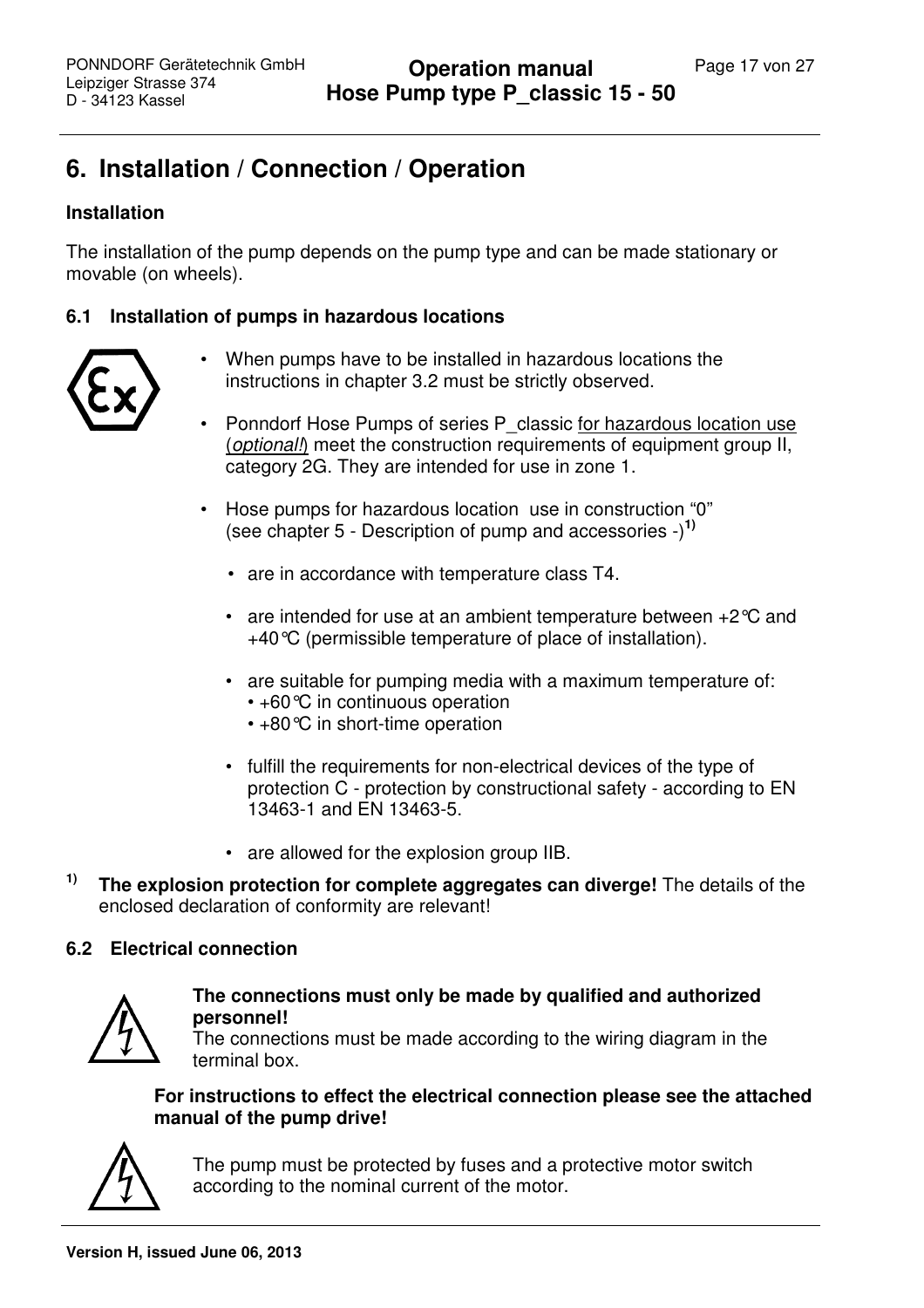

The pumps must be integrated in the equipotential bonding of the whole plant. For example this can be made by grounding the base frame by using the grounding terminal in the terminal box of the motor.

#### **6.3 Mechanical connection**

**The nominal width of the tubing at the suction and the discharge side should be approx. 25 % bigger than the nominal width of the pump hose.** 

The size of the hose pump is concurrent to the width of the pump hose.

The tubing on the suction side must be vacuum proof (reinforced) and the tubing on the discharge side must withstand the maximum pressure of the pump. By using a pole changing switch the tubing on suction and discharge side must withstand the maximum pressure of the pump.

Always use flexible tubing to connect the pump with the pipework of your application. The length of the tubing should be at least 1 m. (see fig. 6.3.1).



The standard way of connection is flexible tubing (fitting the connecting sockets of the pump), fixed with hose band clamps. Other options (e.g. threaded connections, Kamlok couplings, standard flanges) are available on request.







In order to avoid pressure peaks, which can cause damages of the pump hose, there should no pipe bends or 90° elbows be installed directly after the pump on the discharge side (please see fig. 6.3.2 and 6.3.3).

Furthermore the cross section of the pipework on the discharge side should not be reduced (please see fig. 6.3.4).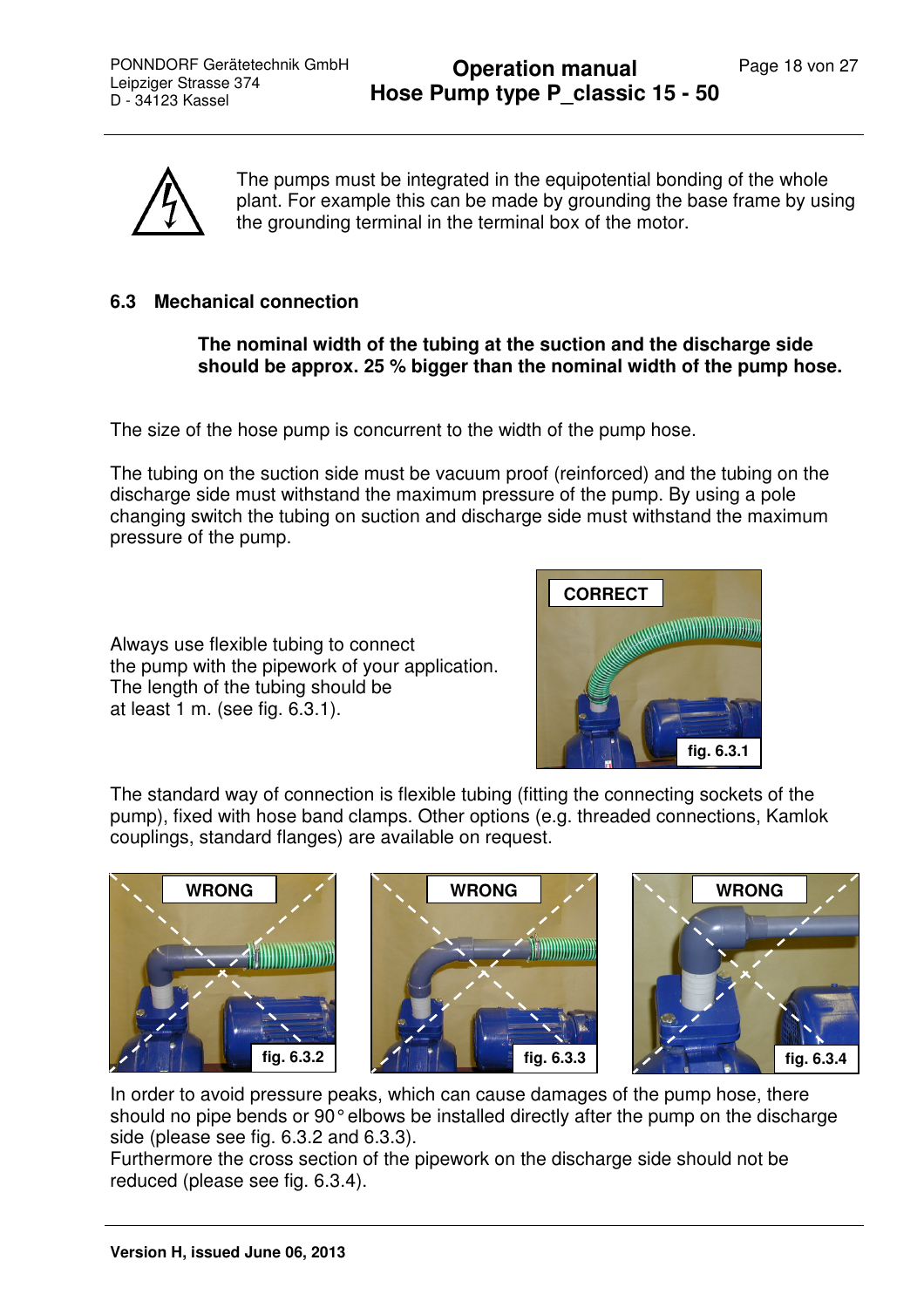#### **Important notice for the conveyance of media containing solids**

There is a risk of sedimentation of solids which can settle in the pump while the pump is stopped. Hereby a lump of solids can be formed in the upper section of the hose. If the upper connecting socket of the pump is the outlet (discharge side), the lump blocks the pump when it is restarted (please see pic. 6). This may cause damages to the pump.

To avoid any damages we recommend to reverse the direction of rotation of the pump and to connect the discharge line to the lower, horizontal connecting socket.

To get a further advantage a flexible hose should be used to to connect the pump and a kind of trap should be created in which the solids settle out (please see pic. 7).



In case of longer downtimes it is also recommended to flush the complete piping including the pump sufficiently.



Hose pumps are positive displacement pumps which must not convey against closed fittings (e.g. valves). In case of exceeding the maximum permissible pressure, the pumps or other parts of the facility can be damaged. Therefore a protection against pressure exceedance must be integrated in the pipework on the discharge side (e.g. an overflow valve or a burst disk).



When using overflow valves or burst disks it must be observed that the overpressure always will be discharged in a safe direction. I.e., neither people nor tangible assets may be endangered because of emissions of the pumping medium.



If flammable liquids or gases may leak, the affected area of emission must be free of ignition sources !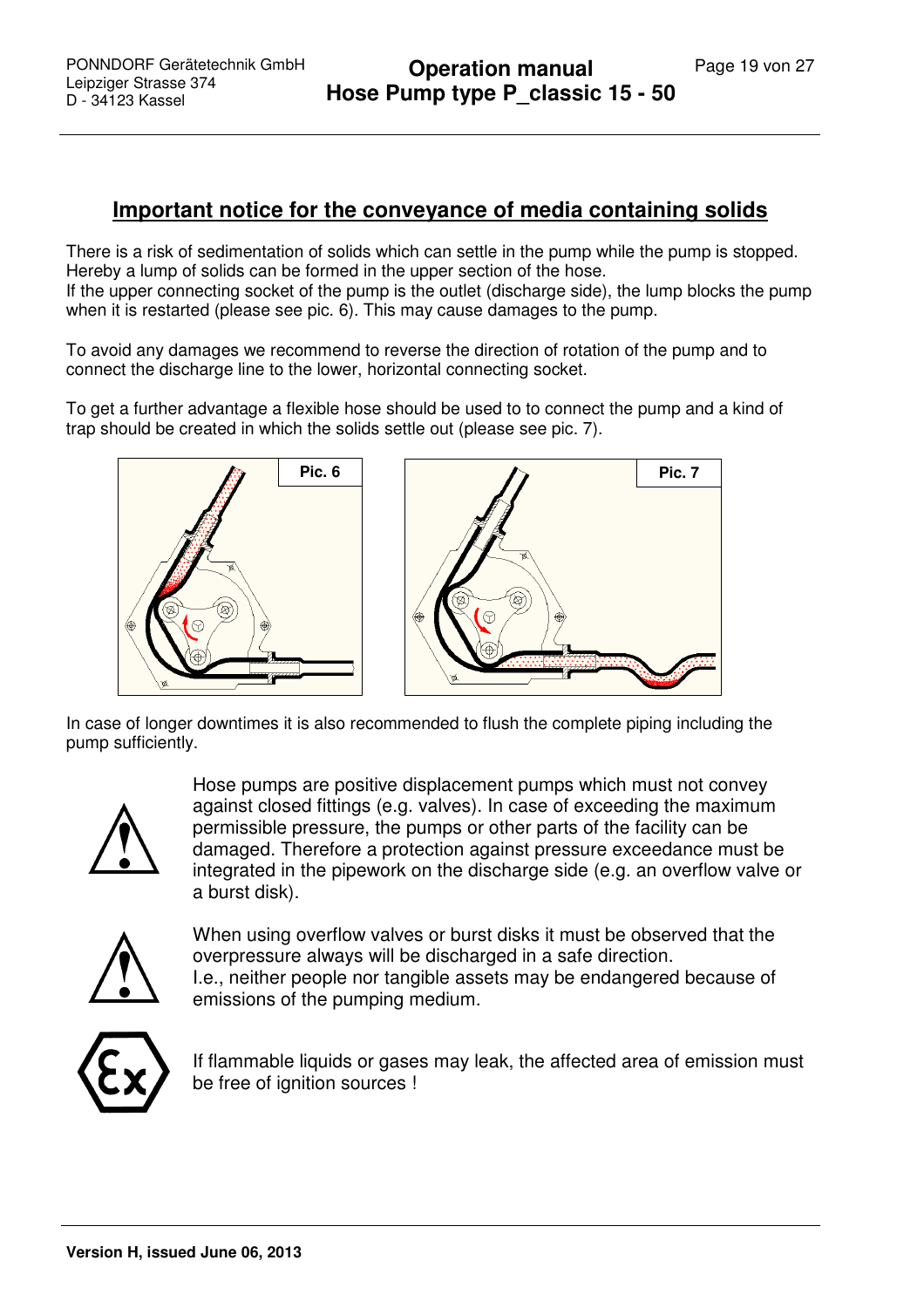#### **6.4 Installing the pump hose**

### **CAUTION**

The outer surface of the pump hose must be lubricated sufficiently with Ponndorf Special Grease before assembling it.



Remove power from the pump by removing the main fuses before doing any cleaning / maintenance / assembly operations.

Fig. 6.4.1

Unscrew the flanges on the suction and discharge side of the pump.

Lubricate the pump hose with Ponndorf Special Grease.





**Do not wear gloves during these operations because they may be pulled in!** 

Fig. 6.4.2

Switch on the drive. The rotating pump pulls in the pump hose. When the hose appears on the other discharge side of the casing switch the drive off again and interrupt the power from supply.

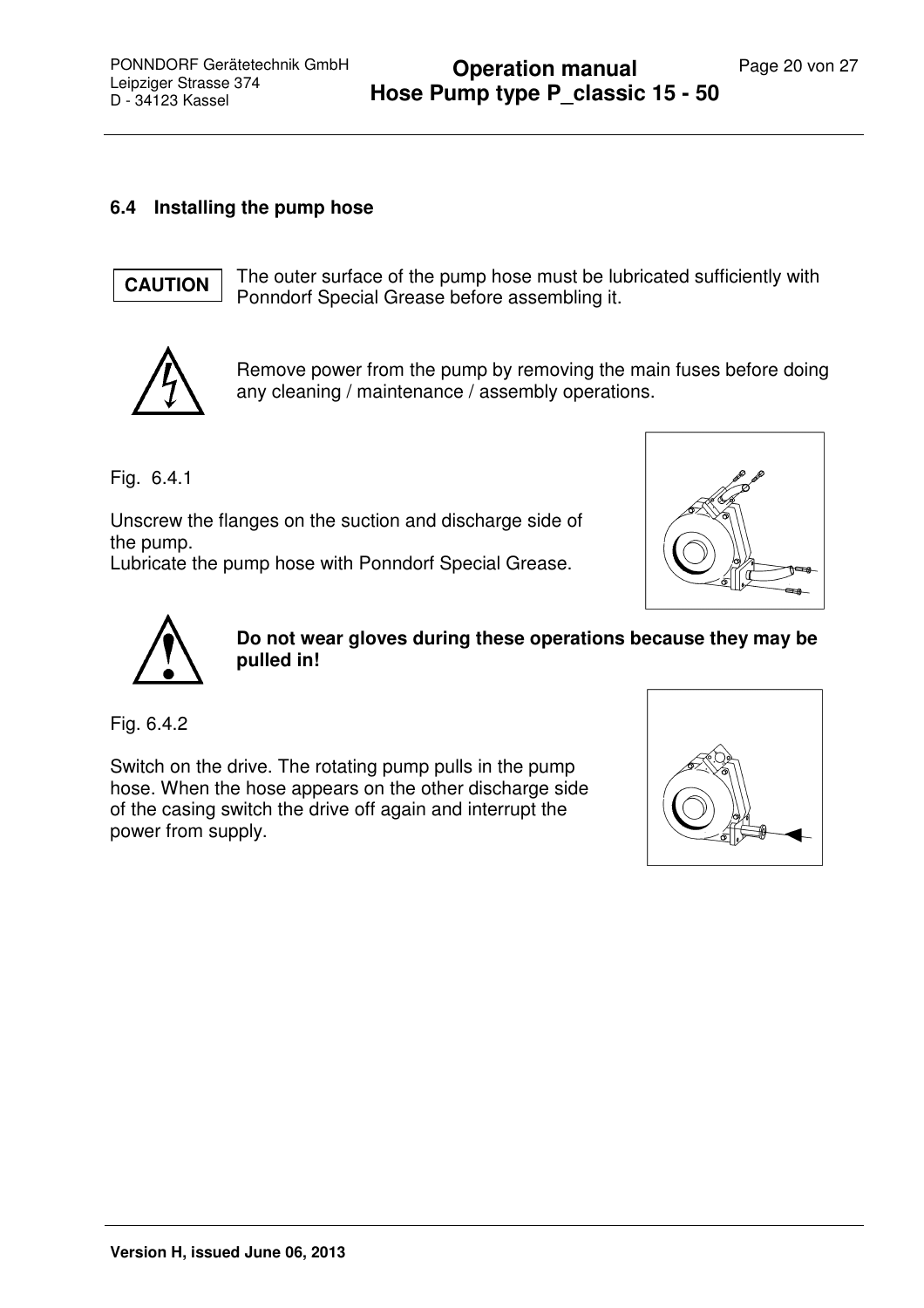Fig. 6.4.3

Put the clamping ring onto the end of the hose and put the connecting socket into the end of the hose at suction and discharge side.

Fig. 6.4.4

Screw the flanges on suction and discharge side.



# **Pump is now ready for operation!**



Before starting the pump it must be secured that any valves assembled in the pipework (on suction and discharge side) are opened. Otherwise the pump or parts of the pipework could be damaged by too high increase of pressure.



The casing cover may only be removed when the drive is switched off and the power supply is interrupted (remove fuses).

# **CAUTION**

If the pump is equipped with a hose leakage detector it must be secured that the sensor is unpolluted because deposits on the sensor could cause malfunctions of the detector.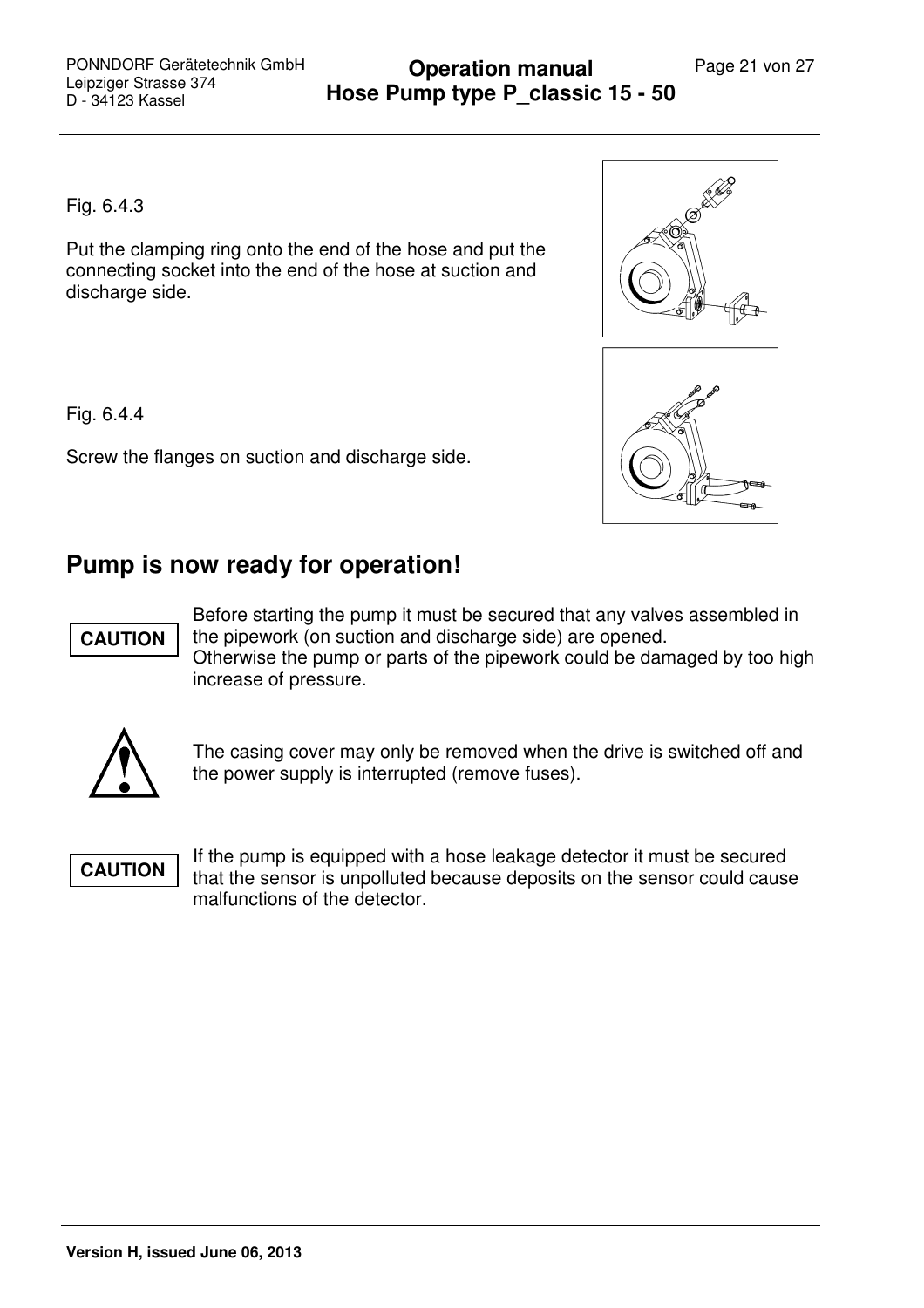# **7. Maintenance / Service**

There are no sophisticated procedures of maintenance necessary for Ponndorf Hose Pumps.

Nevertheless there have to be made regular inspections in order to avoid any decrease of capabilities of the pump (e.g. suction capacity / discharge head / flow rate).

#### **7.1 Changing the pump hose**



Remove power from the pump by removing the main fuses before doing any cleaning / maintenance / assembly operations !

Fig. 7.1.1

Unscrew the flanges on suction and discharge side.



Fig. 7.1.2

Pull connecting sockets out of the end of the hose on suction and discharge side. Remove clamping ring from the end of the hose.





**Do not wear gloves during these operations because they may be pulled in!** 

Fig. 7.1.3

Pull out the defect hose. The extraction of the hose will be eased by changing the direction of the drive (pole changing switch) and starting of the motor.



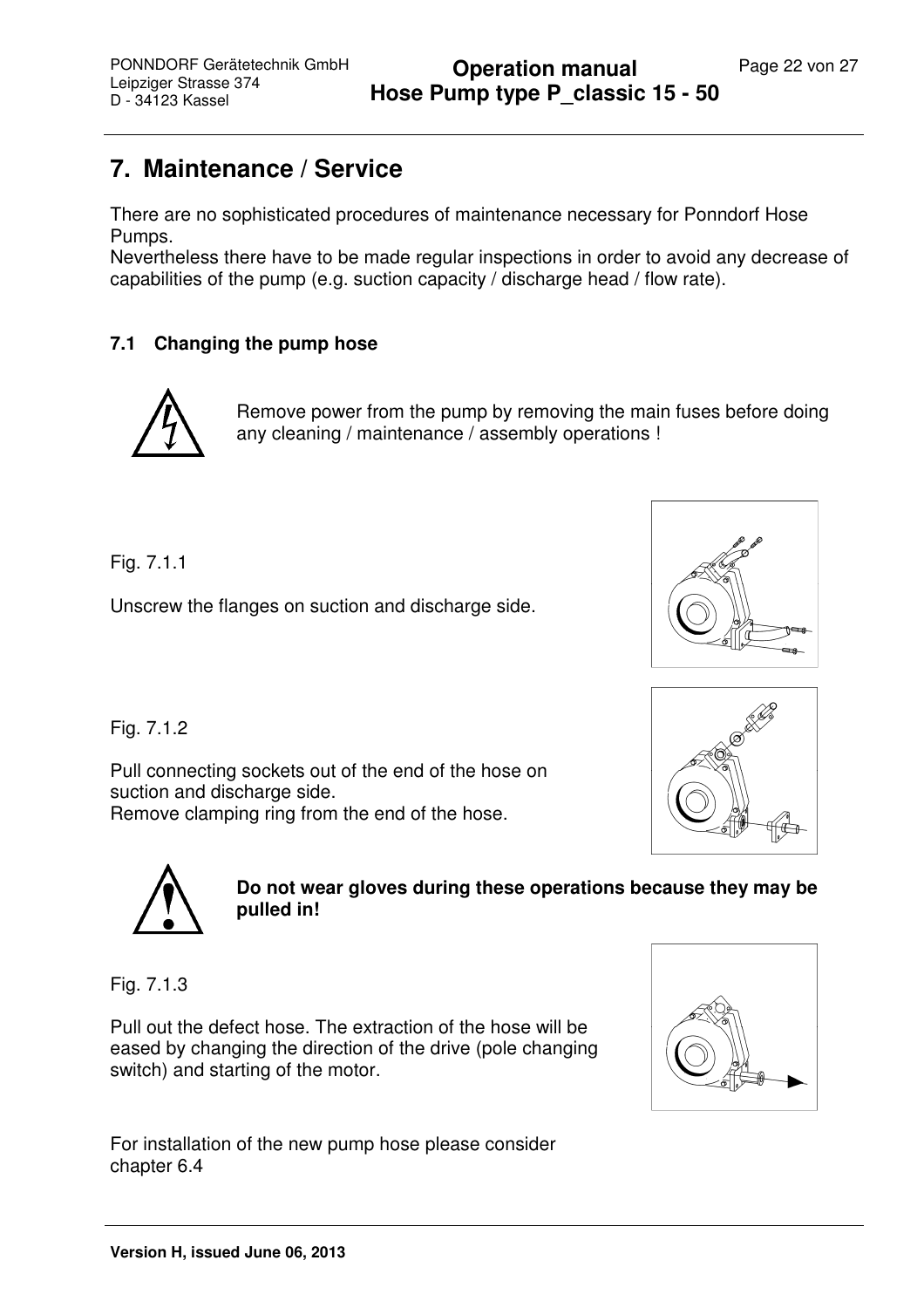

It must be secured that there are no remains of the pumping medium left in the pump hose (medium could run out or spray). Especially in case of aggressive and caustic media there is danger of injuries !

#### **7.2 Maintenance / Service**

To guarantee a constant elasticity of the pump hose it must be lubricated with Ponndorf Special Grease every 300 hours of operation. To do this remove the casing cover and put some grease through the opening onto the running surface of the pump hose (e.g. by using a screw driver).

| <b>Outer surface of</b><br>the pump hose                                             | <b>Rotor bearings</b>                                     | <b>Teflon rollers</b>                               |
|--------------------------------------------------------------------------------------|-----------------------------------------------------------|-----------------------------------------------------|
| • check on the grease film<br>(enough grease on the<br>running surface of the hose?) | check on proper seat<br>of bearings (no radial<br>play!)  | • check on proper seat (no<br>seized, not worn out) |
| • Interval:<br>every 300 hours of operation                                          | Interval:<br>every time when<br>changing the pump<br>hose | • Interval:<br>every 500 hours of<br>operation      |

#### **7.3 Cleaning**

After pumping media which tend to deposit, the pump hose must be rinsed out when pumping is finished.

When changing the pump hose the inside of the pump casing should be cleaned properly.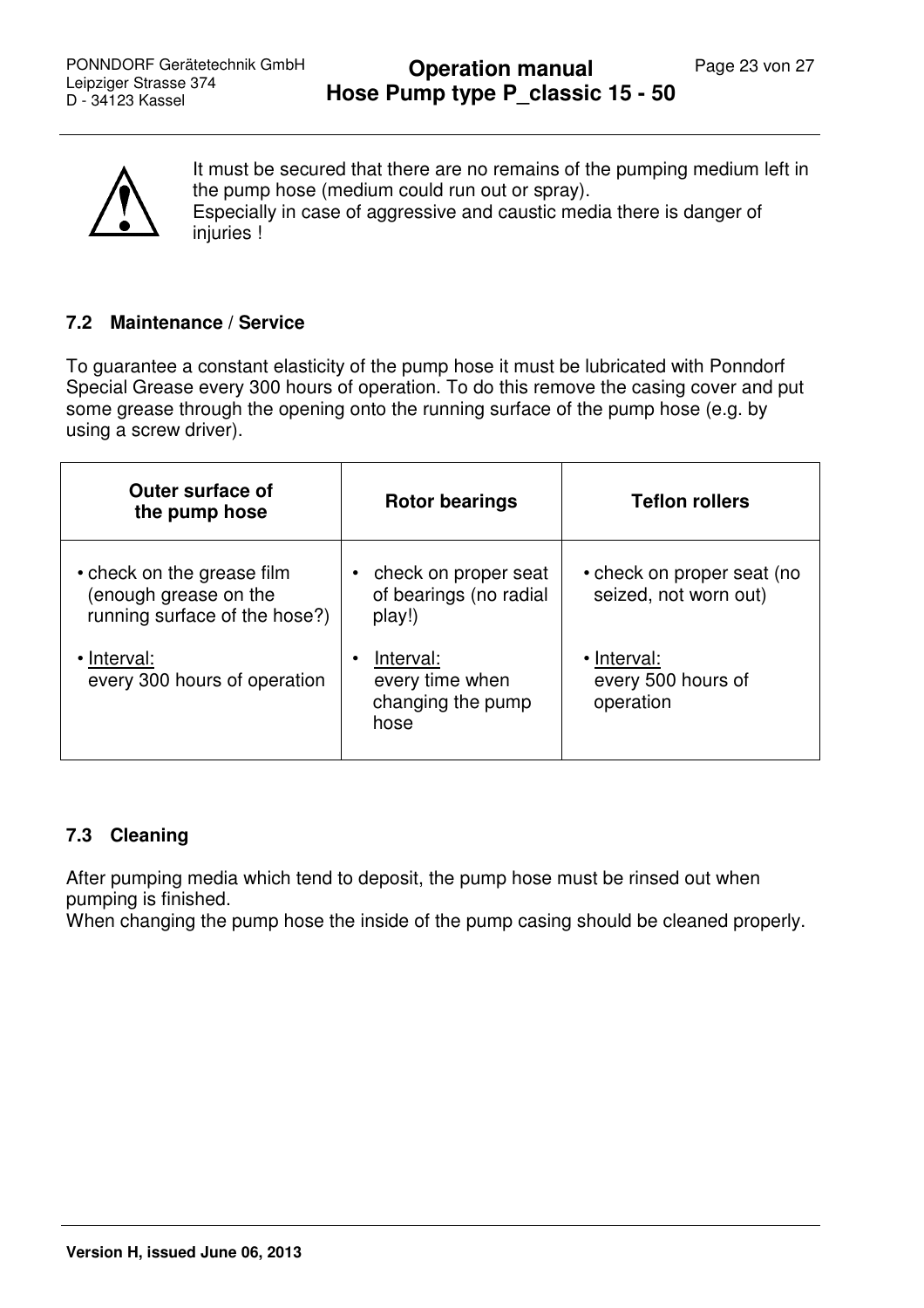#### **7.4 Drawing of spare parts**



#### **7.5 List of spare parts**

| Dash           | <b>Description</b>                         | $Qty$ ./<br>pump | <b>Part Numbers for orders</b> |            |                           |              |
|----------------|--------------------------------------------|------------------|--------------------------------|------------|---------------------------|--------------|
| No.            |                                            |                  | P classic 15                   |            | P_classic 27 P_classic 35 | P classic 50 |
|                | Casing part 1                              |                  | 10-015-002                     | 10-027-002 | 10-035-002                | 10-050-002   |
| $\overline{2}$ | Casing part 2                              |                  | 10-015-004                     | 10-027-004 | 10-035-004                | 10-050-004   |
| 3              | Centering piece                            | $\overline{c}$   | 10-015-008                     | 10-015-008 | 10-015-008                | 10-015-008   |
| 4              | Casing cover, complete                     |                  |                                |            |                           |              |
|                | material: plexiglass                       |                  | 10-015-007                     | 10-027-007 | 10-035-007                | 10-050-007   |
|                | 1.4301 / V2A (meets ATEX)                  |                  | 94-080-016                     | 94-080-028 | 94-080-036                | 94-080-051   |
| 5              | Pin.                                       | 6/10/10/14       | 10-015-013                     | 10-027-013 | 10-035-013                | 10-050-013   |
| 6              | Teflon inserts complete (set of 2 pieces)  |                  | 10-015-112                     | 10-027-112 | 10-035-112                | 10-050-112   |
| 8              | Rollers complete, Teflon (set of 3 pieces) |                  | 10-015-117                     | 10-027-117 | 10-035-117                | 10-050-117   |
| 9              | Rotor complete                             |                  | 10-015-022                     | 10-027-022 | 10-035-022                | 10-050-022   |
| 10             | <b>Ball bearing</b>                        | 2                | 10-015-020                     | 10-027-020 | 10-035-020                | 10-050-020   |
| 11             | Pump hose                                  |                  |                                |            |                           |              |
|                | natural rubber<br>material:                |                  | 10-015-060                     | 10-027-060 | 10-035-060                | 10-050-060   |
|                | natural rubber accord. FDA                 |                  | 10-015-066                     | 10-027-066 | 10-035-066                | 10-050-066   |
|                | neoprene                                   |                  | 10-015-062                     | 10-027-062 | 10-035-062                | 10-050-062   |
| 12             | Snap closure                               |                  | 10-015-026                     | 10-027-026 | 10-035-026                | 10-050-026   |
| 13/14          | Screw complete                             | 4                | 10-015-099                     | 10-027-099 | 10-035-099                | 10-050-099   |
| 15             | Connecting socket                          | $\overline{2}$   |                                |            |                           |              |
|                | material: PP (polypropylene)               |                  | 10-015-027                     | 10-027-027 | 10-035-027                | 10-050-027   |
|                | 1.4571 / V4A (meets ATEX)                  |                  | 10-015-029                     | 10-027-029 | 10-035-029                | 10-050-029   |
| 16             | Counter flange                             | 2                | 10-015-024                     | 10-027-024 | 10-035-024                | 10-050-024   |



In case of operation of Ponndorf Hose pumps in hazardous locations (according to ATEX) the operator must make sure that solely a casing cover as well as connecting sockets made of stainless steel will be used. Parts made of plexiglass resp. PP (polypropylene) are not approved for this purpose.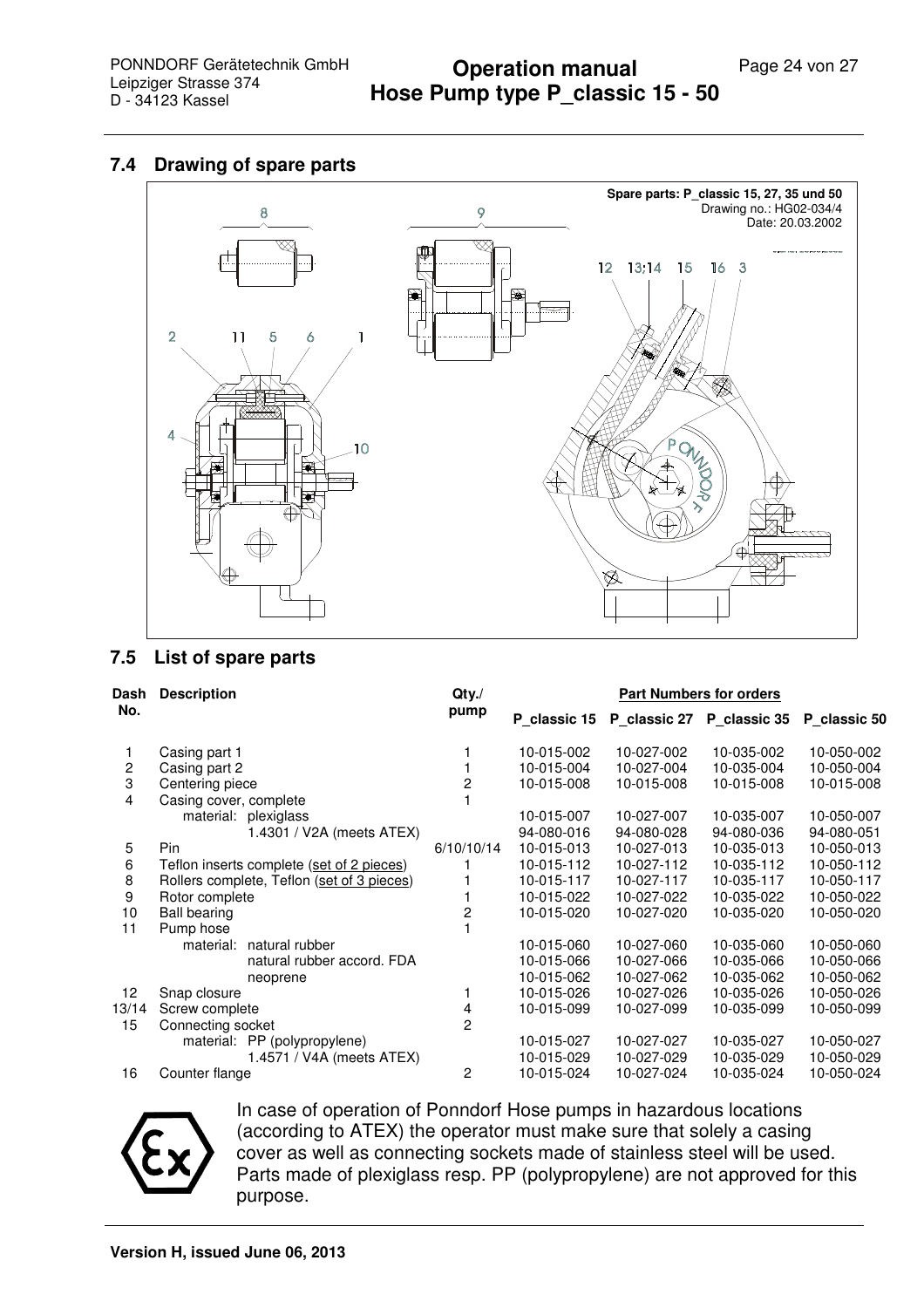# **8. Characteristic curves**



#### **P\_classic 15**

#### **P\_classic 27**

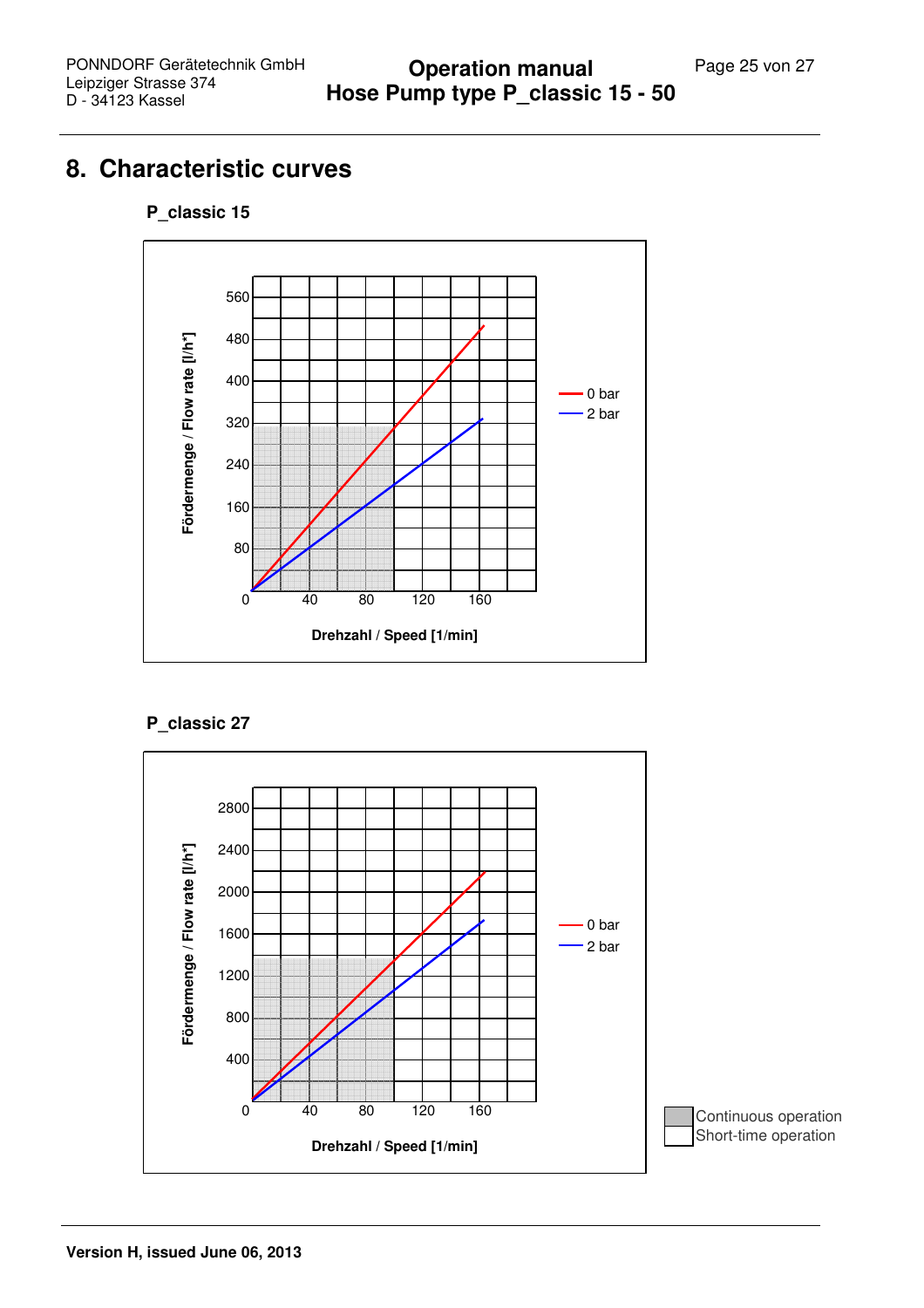**P\_classic 35**